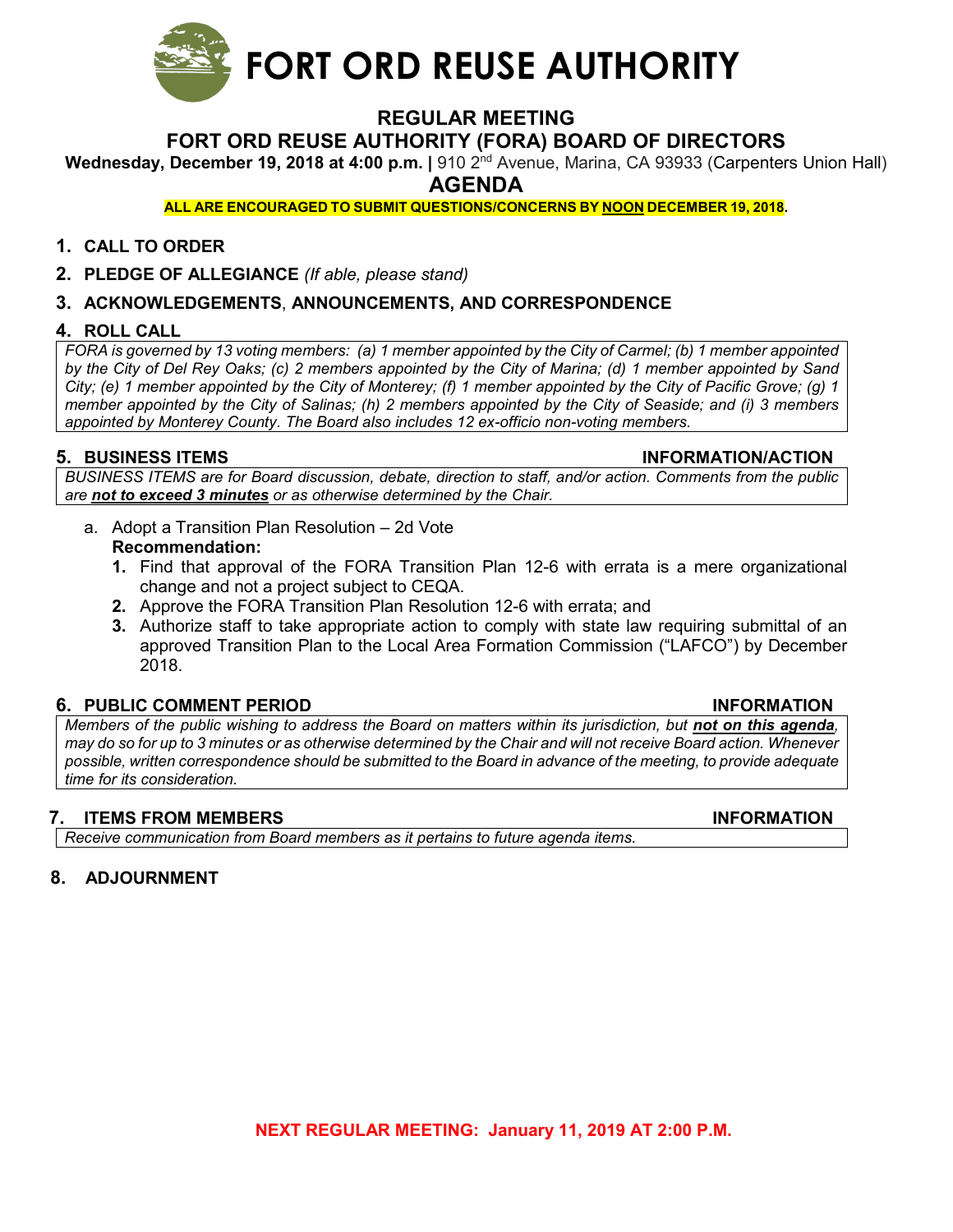# **FORT ORD REUSE AUTHORITY RESOLUTION NO. 18-xx[AMENDMENTS/ERRATA]**

A RESOLUTION OF THE GOVERNING BODY OF THE FORT ORD REUSE AUTHORITY *Approving a Transition Plan for Submission to the Monterey County Local Agency Formation Commission*

THIS RESOLUTION is adopted with reference to the following facts and circumstances:

- **A.** In 1991, the Secretary of Defense announced the proposed downsizing of the United States Army Fort Ord Military Reservation ("Fort Ord") under the Base Realignment and Closure Act. The relocation by the United States Army (the "Army") of the  $7<sup>th</sup>$  Infantry Division - Light resulted in the loss to the communities and populace of the Monterey Peninsula and adjoining greater Monterey Bay region of the significant economic, social, and cultural contributions that had been associated with the military presence.
- **B.** Over the years in which Fort Ord was an active military base, the Army entered into contracts with regional entities to address water and wastewater needs of the reservation. On or about 1981, the Army and Monterey Regional Water Pollution Control Agency ("MRWPCA") entered into Contract No. DACA 05-81-C-0021 wherein the Army participated in the construction of the Monterey Regional Wastewater Treatment Plant and such agreement was amended several times, ultimately resulting in Contract No. DAKF 03-83-C0527 wherein MRWPCA agreed to provide sanitary sewage service to the Army. A subsequent agreement was entered into between the Army, Marina Coast Water District ("MCWD"), the Fort Ord Reuse Authority ("FORA") and MRWPCA regarding wastewater treatment. That agreement (referenced as Document 136 in Exhibit A attached hereto and incorporated by this reference) provided for up to 3.30 million gallons per day of wastewater to be accepted and treated by MRWPCA.
- **C.** On or about September 21, 1993, the Army entered into Contract No. A-6404 with the Monterey County Water Resources Agency (MCWRA) for annexation of the former Fort Ord lands into MCWRA Zone 2 and 2A. That Agreement (referenced as Document 93 in Exhibit A attached hereto and incorporated by this reference) is the basis for the Army's pumping limitation of 6,600 acre-feet per year ("AFY") of water from the Salinas Valley Groundwater Basin and of that, no more than 5,200 AFY from the 180 and 400-foot aquifers therein. On or about October 23, 2001, the Army quit claimed its water and wastewater infrastructure to the Fort Ord Reuse Authority and issued two easements to FORA in DACA 05-0-00-57 and DACA 05-9-00-58. The easements to FORA required, among other obligations, assumption of the obligation to provide water required by the Installation-Wide Habitat Management Plan, the Army's obligation to cooperate and coordinate with parcel recipients, MCWRA, FORA and others to ensure all owners of property at the former Fort Ord will continue to be provided an equitable supply of water at equitable rates and to cooperate and coordinate with MCWRA, MRWPCA, FORA, property recipients and others to ensure Non-Army Responsibility Mitigations required by the records of decision dated December 23, 1993 and June 8, 1997 are met and that it will meet all requirements of the Army Agreement with MCWRA approved on September 21, 1993. On October 26, 2001, FORA in turn quitclaimed water and wastewater infrastructure and assigned said easements to MCWD requiring compliance with all underlying requirements. (See Document 128)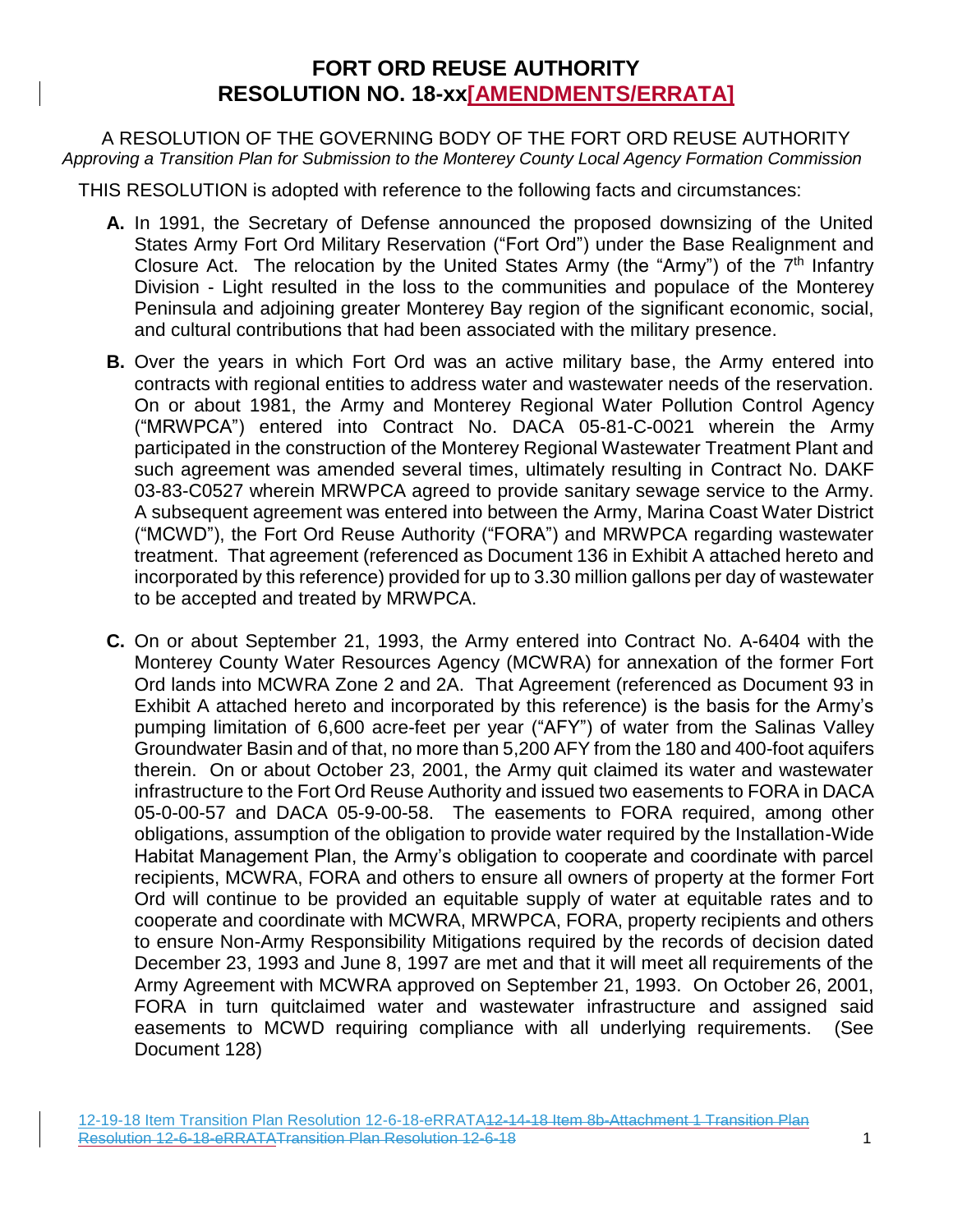- **D.** After the announcement but prior to the implementation of the base downsizing/closure, political leaders within the affected region formed the Fort Ord Community Task Force (the "Task Force") in order to develop recommendations for moving forward with a recovery effort. These recommendations were embodied in a 760-page June 1992 Strategy Report prepared by the Task Force (the "Strategy Report"). The Strategy Report may be accessed via Exhibit B – Reference Documents attached hereto and incorporated by this reference.
- **E.** Predicated upon the Strategy Report, in October 1992 the Fort Ord Reuse Group ("FORG") was organized by local governments and potential property recipients to initiate recovery planning regarding the impending downsizing/closure of Fort Ord. After preparing an initial plan and subsequently refining it, the revised plan was considered and adopted by FORG in 1993. Those early planning efforts recognized the significant costs associated with the implementation of any plan to convert Fort Ord into civilian use and reinforced the validity of the regional and base-wide approaches that were inherent in the conclusions reached by the Task Force in its Strategy Report.
- **F.** FORA was established in 1994 by state legislation (Government Code sections 67650 and following, the "FORA Act") and when the member jurisdictions adopted resolutions favoring the establishment of the authority in accordance with Government Code section 67656. The FORA Act was amended in 2012. The FORA Act, as amended, may be accessed via Exhibit B – Reference Documents attached hereto and incorporated by this reference. The Legislature found that the reuse of Fort Ord is a matter of statewide importance and declared in Government Code section 67657(c) that FORA's powers and duties prevail over those of any other local entity, including any city, county, or joint powers authority. Government Code section 67658 identifies FORA's purpose as planning for, financing, and managing the transition of the property known as Fort Ord from military to civilian use. In Government Code section 67651, the Legislature declared the following goals to be the policy of the State of California: (1) To facilitate the transfer and reuse of the real and other property of the former Fort Ord with all practical speed; (2) minimize the economic disruption caused by the base's closure, (3) provide for reuse and development of the base in ways that enhance the economy and quality of life of the Monterey Bay community, and (4) maintain and protect the unique environmental resources of the area.
- **G.** In order to carry out the directives of the FORA Act, FORA hired staff and entered into a contract with the California Public Employees' Retirement System ("CalPERS") to provide for retirement benefits for FORA employees. The contract with CalPERS as amended to date is referenced as items 1, 2 and 3 in Exhibit A attached hereto and incorporated by this reference.
- **H.** Pursuant to the requirements of Government Code section 67675, FORA certified a Final Environmental Impact Report and adopted a Fort Ord Reuse Plan (the "Reuse Plan") on June 13, 1997 in Resolution 97-06. The Reuse Plan, its attendant environmental report, and Resolution 97-06 are available on the FORA website at [www.fora.org](file://///DOMSVR01/Shared/Board%20Packets/2018/10-29-18%20Special%20Meeting/www.fora.org) or may be accessed via Exhibit B - Reference Documents attached hereto and incorporated by this reference.
- **I.** As part of that approval, FORA's Board of Directors (the "Board") certified the Environmental Impact Report and adopted a Statement of Overriding Considerations after making the following findings: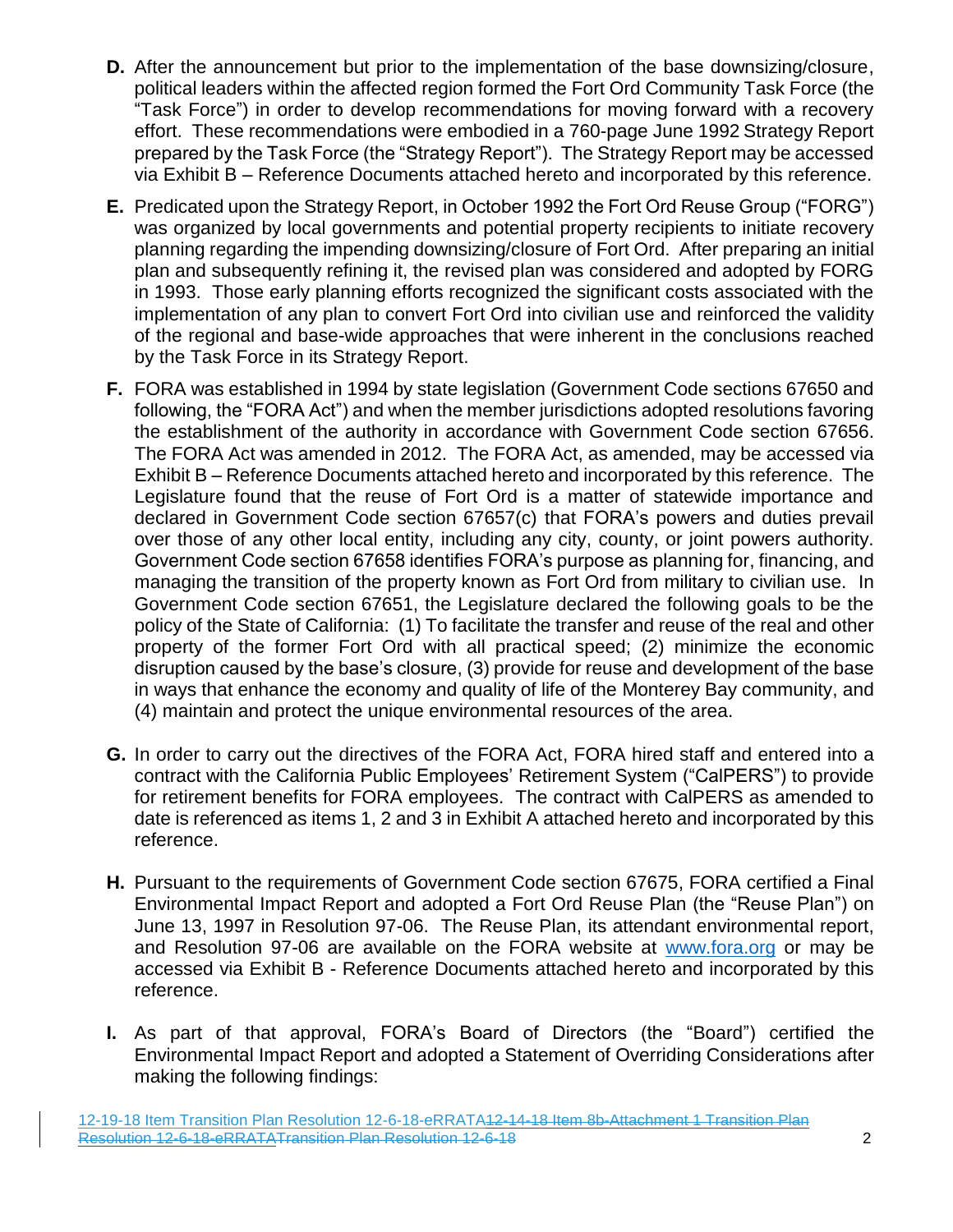- The Reuse Plan will provide for an improved and diversified retail and industrial economy and market that will generate employment and create financial stability;
- The Reuse Plan will provide moderate and upscale housing which will provide more affluent residents to the Cities of Seaside and Marina, thereby creating a housing stock with higher income families in these communities with larger disposable incomes;
- The Reuse Plan will provide additional tourist support facilities in Seaside and Marina, thereby contributing additional employment opportunities;
- The Reuse Plan will encourage and prioritize the development of projects that are regional in scale, thereby creating additional destination points on the Monterey Peninsula, and thereby enhancing the local economy;
- The Reuse Plan provides for the creation of various additional recreational facilities and open space that will enhance the quality of life for not only the residents of Seaside and Marina but all of the residents of the Peninsula;
- The Reuse Plan will attract and assist in retaining a pool of professional workers for the Peninsula;
- The Reuse Plan will assist in ensuring that the overall economic recovery of the Peninsula benefits the Cities of Del Rey Oaks, Monterey, Seaside, Marina, and the unincorporated areas of the County of Monterey in the vicinity of Fort Ord;
- The Reuse Plan will provide for additional and needed senior housing opportunities;
- The Reuse Plan will assist the communities of Seaside and Marina in the transition of their respective community images from dependent, military base extensions with transient military personnel to vital, independent, and self-actuated communities populated with permanent residents with long-term interests in the well-being of their respective communities; and
- The Reuse Plan will encourage development that will enhance the continued viability of California State University at Monterey Bay and the open space areas retained by the federal government through the Bureau of Land Management and conveyed to the California Department of Parks and Recreation.
- **J.** FORA has committed and is obligated by the FORA Act, the Reuse Plan, and/or the California Environmental Quality Act ("CEQA") to implement a program addressing policies, programs and mitigation measures of the Reuse Plan, including a capital improvement program and finance program addressing basewide facilities.
- **K.** In the Reuse Plan, FORA identified revenues generated from sales and leases of real property within the former Fort Ord, FORA's share of taxes on real property located within the former Fort Ord, and base-wide assessments or development fees, as the primary property-related sources of funding with which to implement the basewide facilities outlined in the Capital Improvement Program ("CIP").
- **L.** As is more fully described below, in connection with funding implementation of the Reuse Plan, FORA entered into multiple agreements with local, state, and federal entities, established a public financing mechanism, and prepared a CIP. The most current CIP is available on the FORA website at [www.fora.org](file://///DOMSVR01/Shared/Board%20Packets/2018/10-29-18%20Special%20Meeting/www.fora.org) or may be accessed via Exhibit B - Reference Documents attached hereto and incorporated by this reference.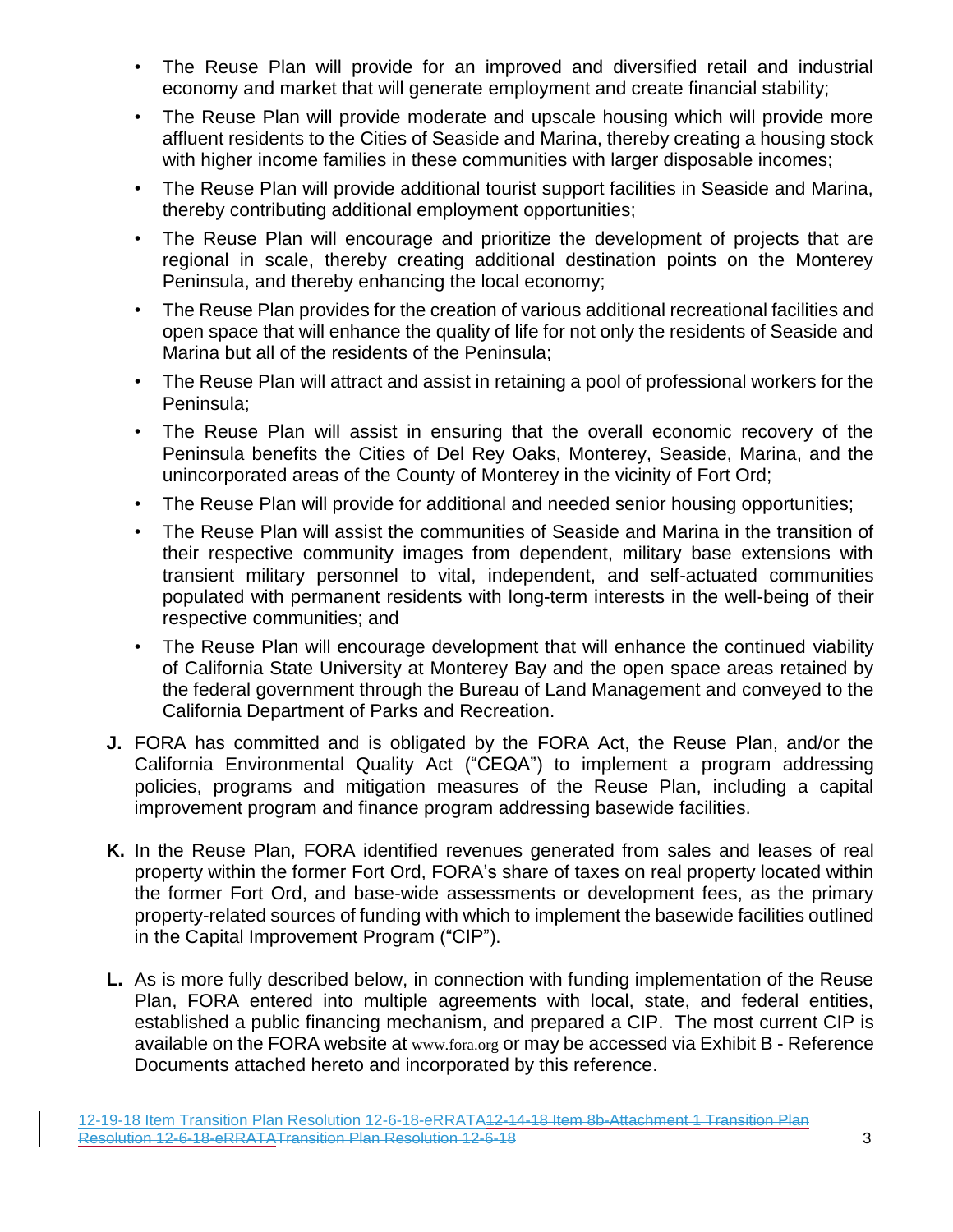- **M.** As part of funding implementation of the Reuse Plan, FORA established in 2001 a Community Facilities District ("CFD"), through which special taxes on properties to be developed are collected. These special taxes (the "CFD Special Taxes") are due and payable with respect to each parcel on issuance of a building permit relating to the property. The CFD Special Taxes are subject to annual adjustment, but when FORA ceases to exist the CFD Special Taxes may no longer be collected. A variety of replacement funding mechanisms are available, including but not limited to the potential for each of the underlying land use jurisdictions to create its own Community Facilities District through which special taxes on future development may be collected. Collecting taxes or fees on developments that have already been entitled will require each jurisdiction to obtain agreements from each developer of an entitled project to pay development fees that the developer would not otherwise be obligated to pay. Those fees are estimated to be \$72 million for entitled projects, if all entitled developments are fully completed.
- **N.** FORA entered into a Memorandum of Agreement for the No-Cost Economic Development Conveyance of former Fort Ord Lands (the "EDC MOA"), which was recorded on June 23, 2000 at Series No. 2000040124 in the Official Records of the Monterey County Recorder. The EDC MOA and its attendant amendments are referenced as items 127, 129 through 134 in Exhibit A attached hereto and incorporated by this reference. The EDC MOA provided the vehicle for the Army to transfer property to FORA without monetary consideration. The land transfer was conditioned on a requirement that any proceeds from the subsequent sale or leasing of the transferred real property must be applied to the economic development of the former Fort Ord. The real property transferred pursuant to the EDC MOA may be referred to herein as the "EDC Property." Sections 5.03 and 5.04 of the EDC MOA require a fair process to ensure an equitable supply of water is provided to grantees of former Fort Ord property and that all grantees enjoy an equitable utilization of the existing sewage treatment capacity.
- **O.** In 2001, agreements were entered into between FORA on the one hand and the County of Monterey and each city receiving or anticipated to receive a portion of the EDC Property on the other hand. These agreements, as they may have been amended to date and irrespective of whether they may be so captioned, may collectively be referred to herein as the "Implementation Agreements." The Implementation Agreements are referenced as items 17 through 22 in Exhibit A attached hereto and incorporated by this reference.
- **P.** The Comprehensive Environmental Response, Compensation and Liability Act ("CERCLA") applies to the closure of Fort Ord. The Army is obligated under CERCLA and other applicable federal and state law to remediate certain conditions at the former Fort Ord, including but not limited to by the removal of munitions and explosives. It was anticipated that an extensive amount of time would be needed for the Army to complete its cleanup of the former Fort Ord, based in part upon the contingent nature of Department of Defense funding and due to competing priorities for the use of available funds. Accordingly, in order for FORA to be able to receive the EDC Property early and facilitate an orderly and timely remediation of former Fort Ord lands, the Army and FORA entered into an early transfer agreement (referenced as item 43 and as amended in 53 and 54 in Exhibit A attached hereto and incorporated by this reference). Through a series of subsequent agreements between the Army, FORA, the U.S. Environmental Protection Agency, and the California Department of Toxic Substance Control remediation of munitions and explosives on the former Fort Ord proceeded. These agreements are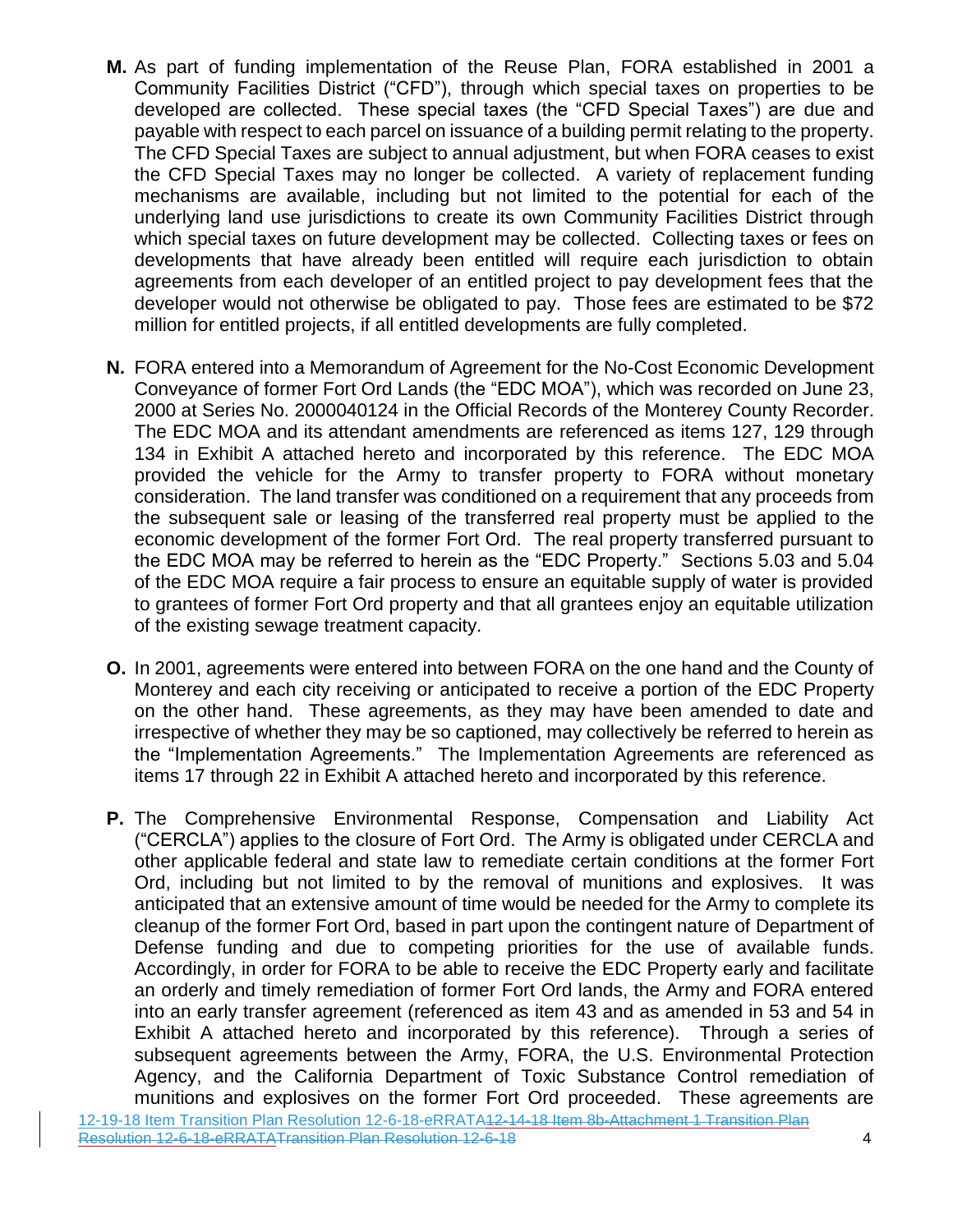referenced generally in Exhibit A as environmental services and more specifically at items 34, 43, 44, 45, 48 and 46 in Exhibit A attached hereto and incorporated by this reference. Although substantial progress has been made in the base cleanup, the remediation obligations will not be completed and all property transfers will not have occurred before the currently anticipated dissolution of FORA.

**Q.** Government Code section 67700(a) requires that FORA dissolve when eighty percent (80%) of the base has been developed or reused in a manner consistent with the Reuse Plan or on June 30, 2020, whichever first occurs. Government Code section 67700(b)(2) mandates as follows:

> The board shall approve and submit a transition plan to the Monterey County Local Agency Formation Commission on or before December 30, 2018, or 18 months before the anticipated inoperability of this title pursuant to subdivision (a), whichever occurs first. **The transition plan shall assign assets and liabilities, designate responsible successor agencies, and provide a schedule of remaining obligations.** The transition plan shall be approved only by a majority vote of the board. (Emphasis added)

**R.** Government Code section 67700(b)(1) provides as follows:

**The Monterey County Local Agency Formation Commission shall provide for the orderly dissolution of the authority including ensuring that all contracts, agreements, and pledges to pay or repay money entered into by the authority are honored** and properly administered, and that all assets of the authority are appropriately transferred. (Emphasis added)

BASED ON THE FOREGOING RECITALS AND FINDINGS AND DETERMINATIONS MADE HEREIN, the Board hereby approves the following Transition Plan for submission to the Monterey County Local Agency Formation Commission ("LAFCO") on or before December 30, 2018:

## **Section 1 Findings and Determinations:**

1.1 Base-wide Facilities:

The Board hereby finds and determines that this Transition Plan assigns all assets and liabilities relating to FORA's policies, programs and mitigation measures of the Reuse Plan to the extent they survive the dissolution of FORA. The Board further finds that new implementing agreements negotiated with the landholding jurisdictions (or, in the absence of such an implementing agreement with a respective jurisdiction, the other provisions of this Transition Plan) will establish a fair and equitable assignment of assets and, liabilities, and provides a schedule of obligations pursuant to Government Code section 67700.

# 1.2 California Environmental Quality Act:

12-19-18 Item Transition Plan Resolution 12-6-18-eRRATA12-14-18 Item 8b-Attachment 1 Transition Plan Resolution 12-6-18-eRRATATransition Plan Resolution 12-6-18 **5** The Board hereby finds and determines that in adopting this Transition Plan as required by Government Code section 67700 FORA is addressing the allocation of FORA's assets, liabilities and obligations in advance of FORA's ultimate dissolution without (a) amending any contemplated or approved land uses within the former Fort Ord, (b) abandoning or altering any mitigations that were required as a part of the adoption of the Reuse Plan, (c) changing the Reuse Plan itself, or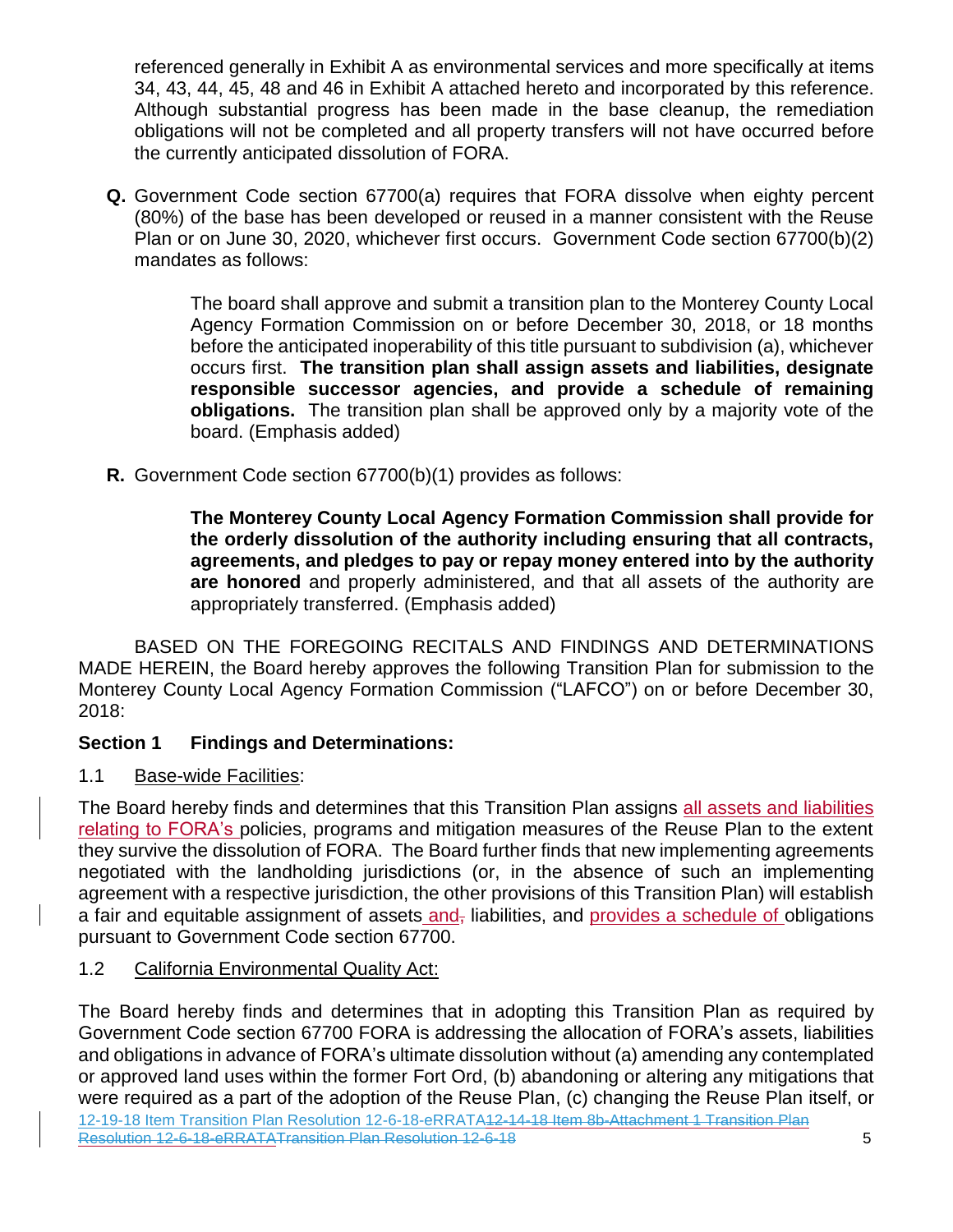(d) avoiding the satisfaction and fulfillment of any of FORA's other commitments, pledges, or promises (all of which may be collectively referred to herein as the "FORA Program"). CEQA only applies to government activities that may cause a direct or a reasonably foreseeable indirect physical change in the environment. Public Resources Code section 21065. CEQA Guidelines, Section 15378(b) also provide that certain activities are not CEQA "Projects" including (4) The creation of government funding mechanism or other government fiscal activities which do not involve any commitment to any specific project which may result in a potentially significant physical impact on the environment; and (5) Organizational or administrative activities of governments that will not result in direct or indirect physical changes in the environment.

This Transition Plan does not authorize any particular development, and does not itself change any of the land use requirements applicable to projects within the geographic area of the former Fort Ord. It is not a "project" and no environmental impact report or other CEQA document is required.

To the contrary and to the extent not already so contained in their general plans, this Transition Plan calls for the Cities of Marina, Seaside, Monterey and Del Rey Oaks and the County of Monterey to follow the Reuse Plan policies and programs. After FORA's ultimate dissolution, any changes to the policies and programs of the Reuse Plan or any part thereof will be made by the respective land use jurisdiction(s) and any successor(s) to FORA only after full compliance with all applicable laws, including but not limited to CEQA.

### 1.3 Revenue Sharing and Financial Contribution:

The Board hereby finds and determines that the Implementation Agreements with the Cities of Marina, Seaside, Monterey, and Del Rey Oaks and the County of Monterey require that each entity continue to pay its fair and equitable share of the cost of the FORA Program (in accordance with the formulas expressed therein and subject to Constitutional or other limitations imposed by applicable law on such jurisdiction's funding obligations).

#### 1.4 Reuse Plan and Master Resolution:

To the extent the policies and programs of the Reuse Plan and Master Resolution survive the dissolution of FORA, all assets and liabilities relating to those policies and programs are assigned to the underlying land use jurisdiction. The FORA Master Resolution includes a jobs/housing balance policy requiring provision of a minimum of twenty percent (20%) affordable housing on former Fort Ord lands and a target of ten percent (10%) workforce housing. The Board further finds and determines that the policies contained in the Master Resolution should be continued and enforced following FORA's dissolution. In particular, the Board finds that the prevailing wage policy established in 1996 to promote equitability and fairness to all workers on the former Fort Ord should be sustained in the completion of the former Fort Ord recovery program. The Cities of Marina, Seaside, Monterey and Del Rey Oaks and the County of Monterey are encouraged to take the necessary legal steps to adopt the Master Resolution policies by December 30, 2019; however, if they have not by then done so, staff is directed to record the Master Resolution in its entirety not less than one (1) month prior to the anticipated dissolution of FORA. Recording the Master Resolution is not intended to create any liabilities or obligations that do not already exist but instead is intended to preserve a permanent record of the policies contained in the Master Resolution. The Master Resolution may be accessed via Exhibit B - Reference Documents attached thereto and incorporated by this reference.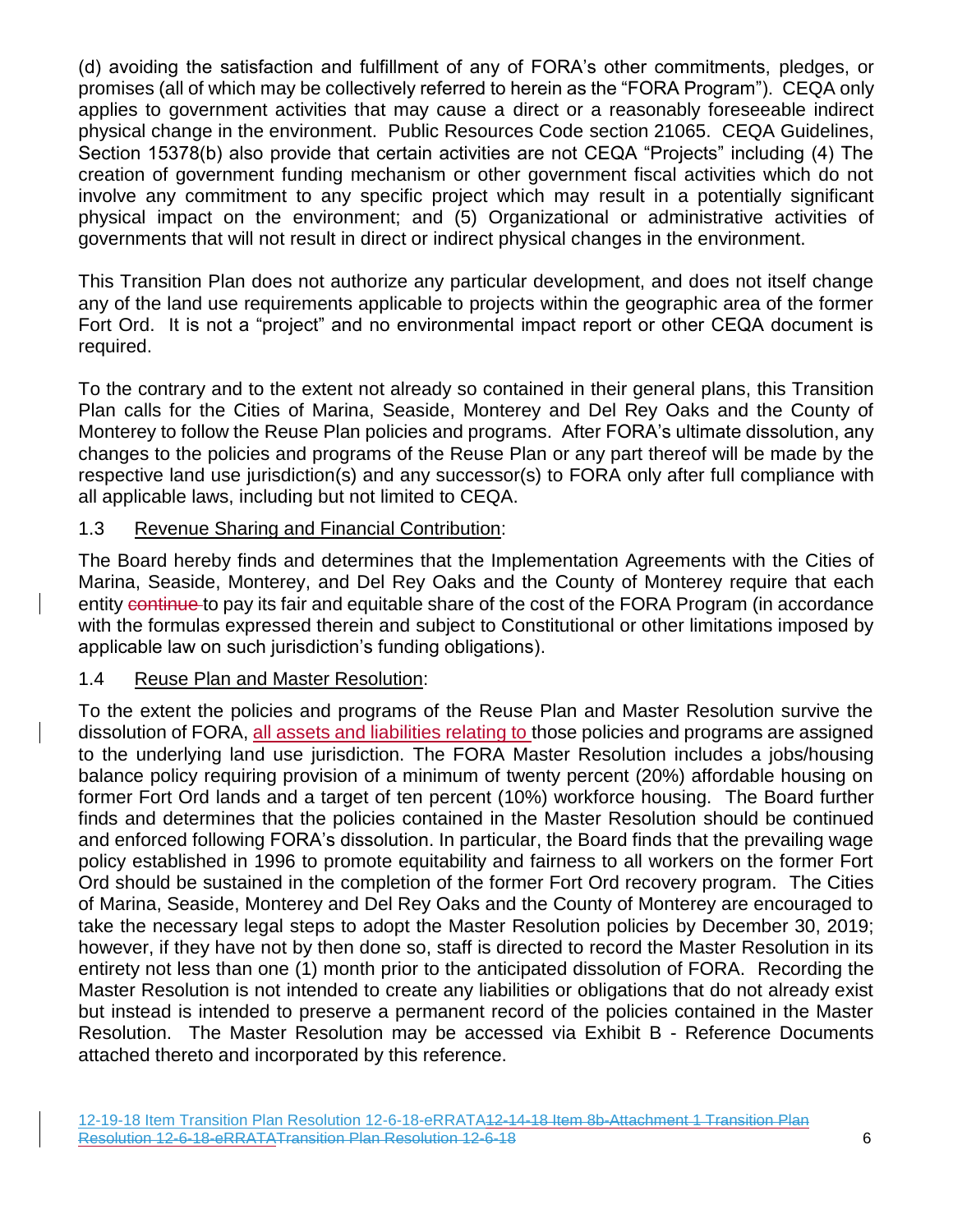### 1.5 Funding of Habitat Protection:

The Board hereby finds and determines that regional, integrated base-wide habitat protection is best funded by the CFD Special Taxes or substantially similar base-wide replacement funding mechanisms. The Board has identified and set aside approximately 30.2% of collected CFD Special Taxes to be applied toward base-wide habitat management and finds that any replacement funding mechanism should be designed to generate similar levels of revenue for such purposes.

# 1.6 Environmental Services Cooperative Agreement:

The Board hereby finds and determines that the long term stewardship obligations and related monitoring identified by the Army for its munitions removal activities are crucial to the future success of the recovery program. The Board further finds that following the dissolution of FORA the current full time staffing of the Environmental Services Cooperative Agreement ("ESCA") should be considered for retention through the anticipated termination of the ESCA in 2028 by the agreed upon successor to FORA. That successor is identified in the ESCA contract documents as the County of Monterey, City of Seaside, City of Marina or a joint powers agency.

# 1.7 Transportation and Transit:

The Board hereby finds and determines that implementation of the on-site Fort Ord transportation network and transit policies and programs are essential to the long term success of the economic recovery of the reuse.

## 1.8 Water and Wastewater:

The Board hereby finds and determines that it has made water allocations in accordance with its obligation under the EDC MOA to ensure a fair and equitable water supply to all property recipients and imposed those requirements in the Implementation Agreements. In light of the possibility of a the event of a water supply shortage that reduces the overall amount of water available for the Ord Community, MCWD staff has committed by letter dated October 29, 2018 to work with the jurisdictions to develop a plan to reduceing each entity's water allocation in an equitable manner, consistent with the 1993 Army-MCWRA Agreement and the Economic Development Conveyance Agreement obligation to provide a fair and equitable water supply to all property recipients of former Fort Ord lands.

## **Section 2 Assignment of Assets, Liabilities, and Obligations:**

## 2.1 Assets and Disposition Thereof:

FORA's principal assets are comprised of the following:

2.1.1 Section 115 Trust: In April 2018, the Board authorized the establishment of a Section 115 trust and funded the trust with \$5,700,000 (which is currently earning returns at an average annualized rate in excess of 2%). Funds held in the trust may be used only for retirement purposes. At or before FORA's dissolution, all funds held in the trust will be applied to the satisfaction or reduction of the unfunded pension liability under the CalPERS contract. To the extent that funds held in the trust are insufficient to fully satisfy the unfunded pension liability under the CalPERS contract, FORA's reserve funds and/or other funds available to FORA shall be applied so as to fully satisfy the unfunded pension liability under the CalPERS contract (and thereby assure that FORA's member jurisdictions and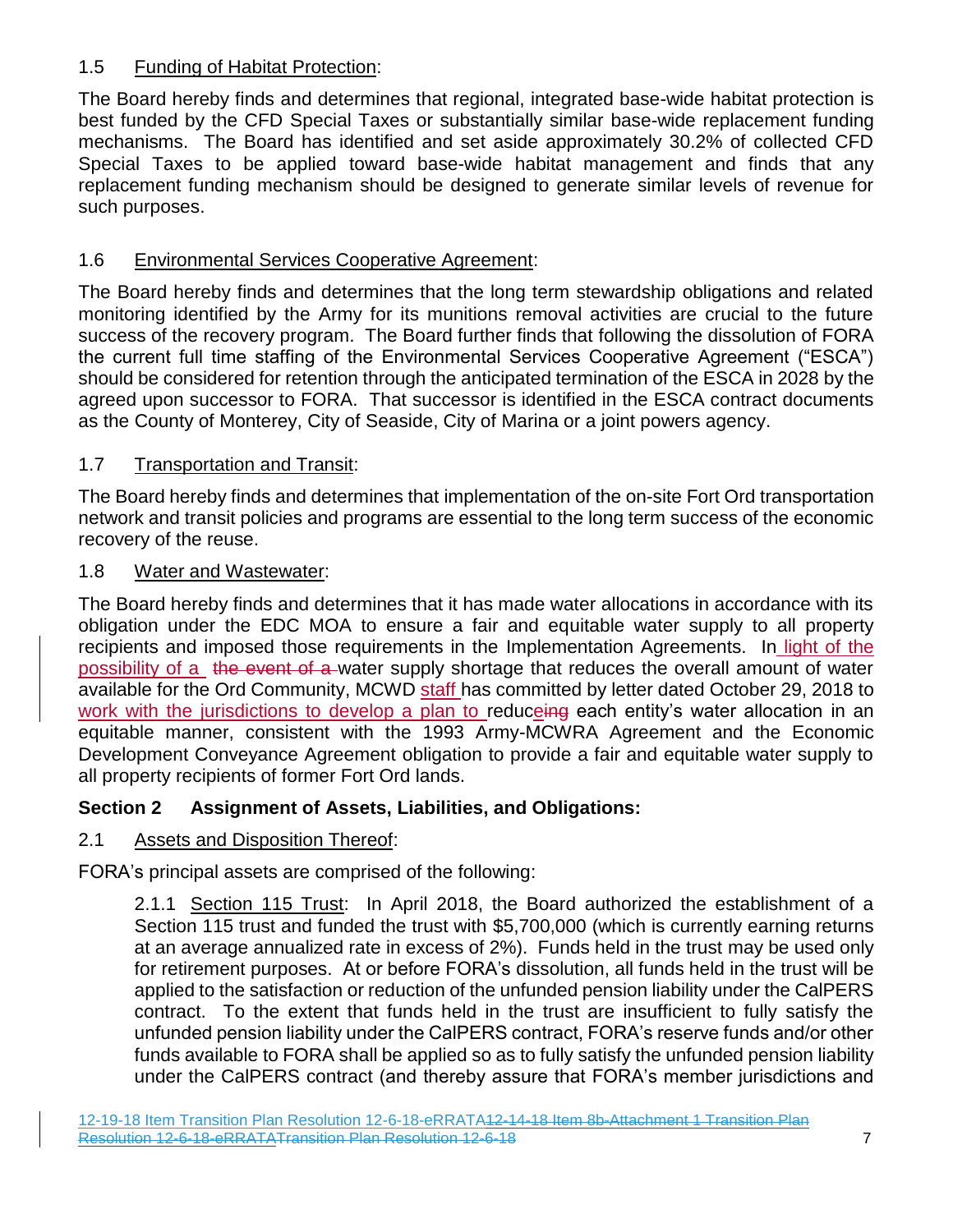any successor(s) to FORA are not exposed to liability for any unfunded pension liability relating to the CalPERS contract following FORA's dissolution).

2.1.2 Retirement Reserve Funds: Although not irrevocably committed to use for retirement purposes and available to meet FORA's other needs, FORA holds funds identified for retirement reserves in the current approximate aggregate amount of \$1,000,000. Those funds shall be reviewed in 2020, allocations shall be made, and the funds shall be applied or distributed at or before FORA's dissolution in accordance with the approved FORA budget for that year.

2.1.3 Litigation Reserve Funds: Although not irrevocably committed to use for litigation or indemnification purposes and available to meet FORA's other needs, FORA holds funds identified for indemnification of LAFCO in the current approximate aggregate amount of \$300,000. Those funds are intended to cover the cost of any litigation or indemnification obligation now or still pending immediately before FORA's dissolution. In the event that as of immediately prior to FORA's dissolution no such litigation or indemnity obligation is pending, the unexpended balance of such reserves shall be applied to capital improvement program projects in accordance with the Final 2020 Capital Improvement Program and/or distributed in accordance with Transition Plan Implementing Agreements. If as of immediately prior to FORA's dissolution any litigation or indemnity obligation is pending against FORA, the unexpended balance of such reserves shall be distributed to the County of Monterey, as escrow holder, in accordance with Section 4.2 hereinbelow and managed in accordance with Section 4.3 hereinbelow.

2.1.4 Habitat Funds: It is estimated based on the current rate of collections and earnings that by June 30, 2020 FORA will hold approximately \$21,000,000 in funds dedicated to base-wide habitat management. All such funds accumulated before FORA's dissolution shall be transferred in the following order of priority. If before FORA's dissolution a Habitat Conservation Plan Cooperative joint powers authority (the "HCP Cooperative") has been established, all of the habitat management funds held by FORA immediately prior to FORA's dissolution shall be transferred in their entirety to the HCP Cooperative for use in connection with the base-wide Habitat Conservation Plan for Fort Ord being administered by the HCP Cooperative. If no HCP Cooperative is then in existence, but a joint powers authority has been formed for the management of Habitat Management Areas within the former Fort Ord, then a portion of the habitat management funds held by FORA immediately prior to FORA's dissolution shall be transferred to the joint powers authority for use in connection with the management of Habitat Management Areas within the former Fort Ord and the remainder in a program for incidental take permits for future development. If no HCP Cooperative or other joint powers authority for the regional management of Habitat Management Areas within the former Fort Ord is in existence prior to September 2019, then FORA shall prepare a program addressing habitat management areas (HMA) on the one hand and incidental take permits for future development on the other and distribute funds according to that program.

2.1.5 Capital Improvement Funds: Except for those CFD Special Taxes specifically identified for the habitat conservation plan, all CFD Special Taxes collected and remaining unexpended immediately prior to FORA's dissolution shall first be directed to completing in progress construction projects (such as South Boundary Road) as identified in FORA's final year CIP. Any CFD Special Taxes collected and remaining unexpended immediately prior to FORA's dissolution shall next be directed to completing other projects as identified in FORA's final year CIP. These capital improvement funds shall be transferred to the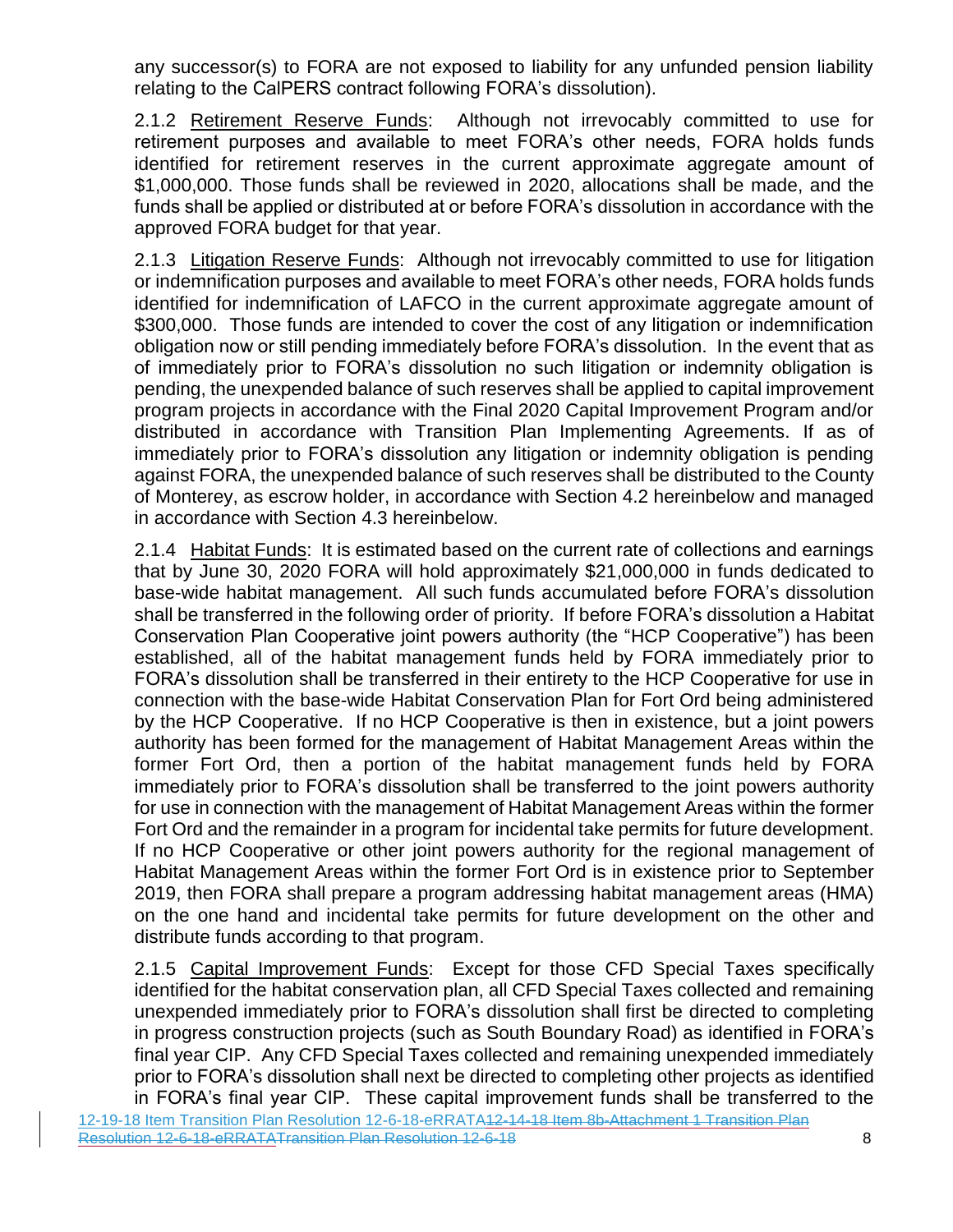jurisdiction assigned responsibility for completing construction of the respective project, which shall be the jurisdiction in which the majority of the project is located if that jurisdiction has an executed Transition Plan Implementing Agreement. If there is no Transition Plan Implementing Agreement, those funds shall be redistributed to those jurisdictions with Transition Plan Implementing Agreements in proportion to the priorities of each project in the final year CIP unless provided otherwise in a Transition Plan Implementing Agreement.

2.1.6 Other Funds: Except as otherwise specifically identified in this Transition Plan, all funds in FORA's other accounts, petty cash, un-deposited checks, and other cash equivalents held by FORA immediately prior to FORA's dissolution shall be applied and distributed according to Section 2.1.5 for funds generated by the CFD Special Taxes, land sales revenues and/or property tax revenues. Except as otherwise specifically provided herein, funds related to the general administration of FORA, such as insurance refunds or other general fund revenues remaining unexpended or unallocated immediately prior to FORA's dissolution, shall be used first to address any unfunded administrative liabilities and only after the full satisfaction of such administrative liabilities shall any remaining balance of such funds be applied and distributed according to Section 2.1.5.

2.1.7 ESCA Reimbursement: An estimated approximately \$6,800,000 in potential reimbursement is available for work conducted under the ESCA. All rights under the ESCA shall be are assigned to Seaside effective as of FORA's dissolution, which shall be deemed the successor to FORA for the purposes of the ESCA; provided, however, that the assignment shall be subject to approval by the Army and the state and federal regulators (collectively "the regulators"). In the event that the assignment is not approved by the Army or the regulators, then whichever jurisdiction(s) is/are acceptable to the Army and the regulators and acceptable to the Army-approved jurisdiction shall become the successor(s) to FORA for the purposes of the ESCA and all rights under the ESCA shall be deemed assigned to such jurisdiction(s). The ESCA requires that such successor jurisdiction be either the County of Monterey, City of Seaside, City of Marina or a joint powers agency.

2.1.8 Miscellaneous Personal Property: Any of FORA's office furniture and equipment, supplies, and other personal property remaining as of FORA's dissolution shall be transferred to the County of Monterey in trust for prompt sale or disposition in accordance with any applicable rules or requirements for the transfer of surplus property by a California public entity. Any proceeds from such transfer, remaining after reimbursement to the County for its administrative costs, shall first be directed to any shortfall in funds available to satisfy liabilities or obligations unrelated to projects described in FORA's final year CIP. After the full satisfaction of all such liabilities and obligations any remaining proceeds shall next be directed toward projects described in FORA's final year CIP as outlined in Paragraph 2.1.5 hereinabove.

2.1.9 Real Property: FORA is obligated to cause certain former Fort Ord property to be transferred to the underlying land use jurisdictions in accordance with the federal "Pryor Amendment" and as authorized by Section 67678(a) of the FORA Act. Additionally, FORA is entitled to receive certain easements to enable implementation of the Reuse Plan. See item 97127 in Exhibit A attached hereto and incorporated by this reference. As of the anticipated date of dissolution of FORA, not all real property interests will have transferred. Upon FORA's dissolution and the repeal of the FORA Act as of January 2021, the principal local public agent for acquisition, disposition and sale of real property transferred from the Army will need to be re-established through state legislation and/or federal designation and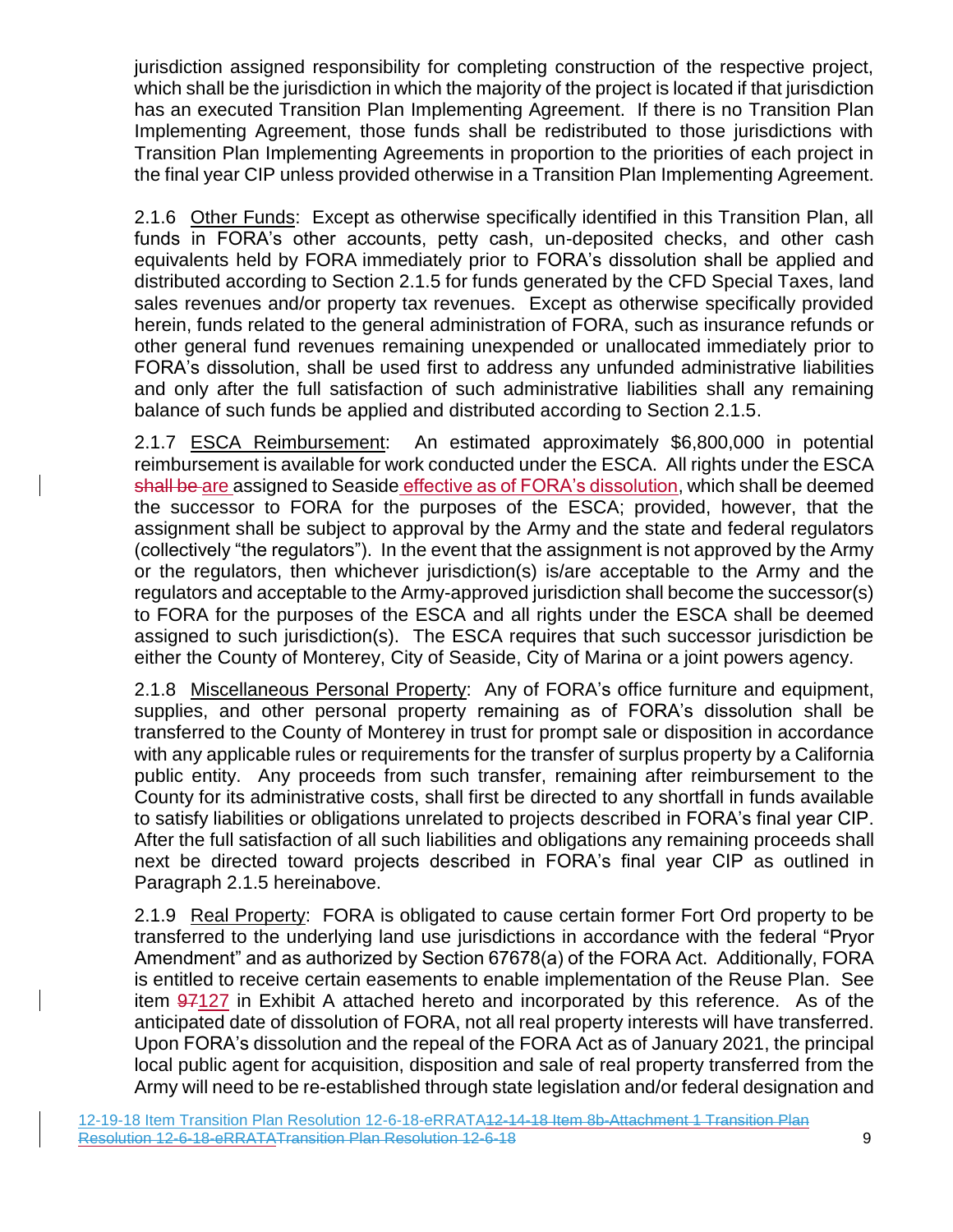assignment of contractual rights. In particular, the landfill parcel currently located within the unincorporated portion of the County of Monterey but within the sphere of influence of the City of Marina will not transfer until sometime after 2022. Currently, the County is obligated to take the landfill parcel. See item 1710 in Exhibit A attached hereto and incorporated by this reference. FORA staff shall seek all necessary legislation and approvals from the state and federal governments to enable the landfill parcel to be directly transferred to the County of Monterey or its designee. Necessary legislation and approvals from the state and federal governments for direct transfer of the landfill parcel may take a substantial amount of time to receive. The County is therefore requested to identify any designee recipient of the landfill parcel at least twelve (12) months prior to FORA dissolution in order to seek and receive such approvals and/or legislation for any designee recipient. If the County fails to timely specify a designee to receive the landfill parcel, the Army shall transfer the landfill parcel directly to the County of Monterey.

Additionally, there are parcels within the City of Seaside which will not transfer prior to 2020 due to a change in the State of California clean up requirements for residential use. FORA staff is directed to work with the Army and the City of Seaside to bring resolution to potential transfer issues prior to June 30, 2020. In the event that no resolution(s) are reached, FORA shall seek all necessary legislation and approvals from the state and federal governments to enable the Seaside parcels to be directly transferred to the City of Seaside or its designee.

2.1.10 Insurance Policies: FORA is insured under those policies of insurance referenced in Exhibit A attached hereto and incorporated by this reference. Except to the extent specifically provided to the contrary in this Transition Plan or by the terms of the insurance policy itself, FORA shall not keep any of such policies of insurance in force beyond the date of their expiration.

With respect to the Pollution Legal Liability ("PLL") policy (Item 3023 in Exhibit A), FORA currently holds approximately \$267,000 in a separately identified account for the PLL insurance self-insured retention (SIR). These funds shall be utilized to defray the administrative costs for the successor to FORA as the First Named Insured and to defray the costs in the event of a claim requiring application of a self-insured retention amount. The County agreed to negotiate to become FORA's successor as a First Named Insured (Monterey County Board Order December 2, 2014) and to take on the First Named Insured obligations and receive the FORA self-insured retention (SIR) fund. In the event, the County does not wish to become the First Named Insured, the PLL policy, Endorsement 15 provides for a FORA designated successor. Any successor that becomes the First Named Insured shall be entitled to receive the \$267,000 SIR funds. In the event, the SIR is not utilized for any claims made, the amount in the fund shall be returned, after any administrative deduction for contract management by the successor, to the named insureds in proportion to the amounts of their insurance coverages

#### 2.2 Liabilities and Obligations and Assignment Thereof:

FORA's principal liabilities and obligations include the following:

2.2.1 Unfunded Pension Liability under CalPERS Contract: Based on the latest available communication from CalPERS, FORA's unfunded terminated agency liability is anticipated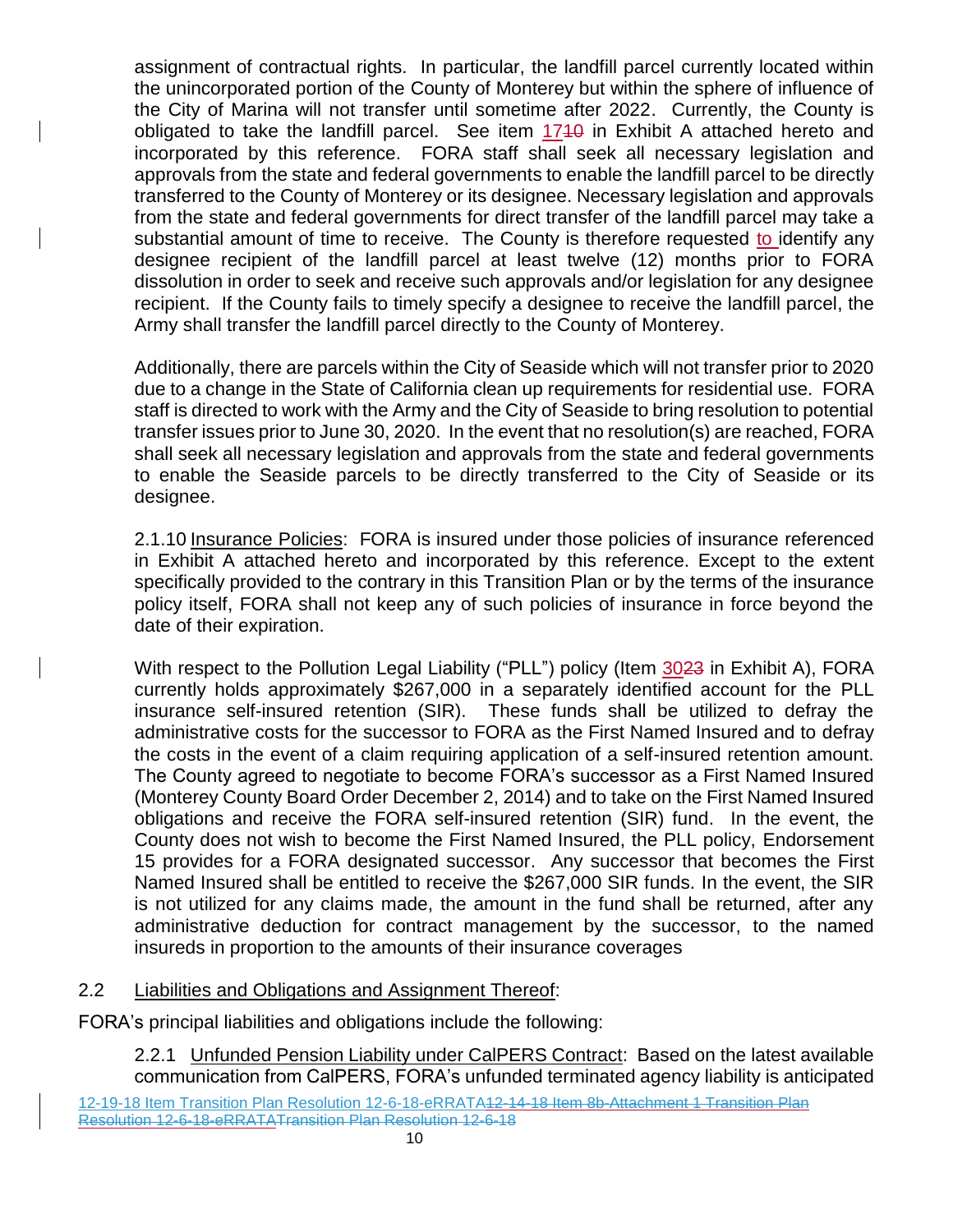to range from  $$7,793,230$  to  $$9,333,172<sup>1</sup>$  FORA staff shall take such action as is necessary to cause CalPERS to issue an actuarial analysis of FORA's unfunded terminated agency liability not less than six (6) months prior to the anticipated dissolution of FORA. By this Transition Plan FORA commits that if there is a shortfall between the amount of the actuarial analysis and the amounts in the Section 115 Trust to retire all the liability, FORA shall expend and encumber such additional funds as are necessary to fully discharge this liability, including without limitation by applying monies on hand in the FORA accounts and/or encumbering future property tax revenues, to the extent legally permissible, pursuant to Health and Safety Code section 33492.71. The County shall continue to accrue such property tax revenues in FORA's account until all of its recognized debts have been retired. The County shall be entitled to recover its reasonable costs of administering and distributing said property tax revenues. CalPERS is able to enter into a payment plan not to exceed five (5) years to satisfy such liability.

2.2.2 Habitat Funds: See Section 2.1.4 hereinabove.

2.2.3 Capital Improvement Funds: See discussion in Section 2.1.5 hereinabove.

2.2.4 ESCA Reimbursement: See Section 2.1.7 hereinabove.

2.2.5 Building Removal: In the absence of a consolidated building removal program and/or legislative solution to the issue of blight, any building removal not required under the CIP shall be addressed, after FORA's dissolution, if at all, by the jurisdictions in which the remaining abandoned buildings are located after compliance with all applicable laws. To the extent that jurisdictions wish to jointly address regional blight, revenue sharing may be addressed in Transition Plan Implementing Agreements but no jurisdiction shall be compelled to participate in such revenue sharing without its consent.

2.2.6 Transportation and Transit: The Board finds that as of 2018, there are 19 transportation and transit projects identified in the capital improvement program. These projects are listed in Document 92120 in Exhibit A attached hereto and incorporated by this reference. The City of Marina, County of Monterey, Transportation Agency of Monterey County (TAMC) and Monterey Salinas Transit (MST) are the identified lead agencies for 13 of 19 projects. Of those 13, FORA has reimbursement agreements in place with lead agencies City of Marina and County of Monterey. The Board identifies those Agreements (Documents 114 and 115) to be addressed in the new Transition Plan Implementing Agreements as to how revenue generation and revenue sharing will occur. , including without limitation, contributions or mechanisms to lead agencies TAMC and MST to replace revenues generated by the expiring CFD Special Tax. Those Reimbursement Agreements shall terminate on June 30, 2020, unless otherwise addressed in the Transition Plan Implementing Agreements. The new Transition Implementing Agreements should also address contributions or mechanisms to lead agencies TAMC and MST to replace revenues generated by the expiring CFD Special Tax for their lead agency projects. - With respect to the projects for which FORA is the lead agency and which no jurisdiction has addressed in its Transition Plan Implementing Agreement, FORA working in conjunction with TAMC shall prepare a regional traffic modeling analysis showing the inclusion of the FORA lead agency on-site roads as compared to the removal of the FORA lead agency roads on the remaining Fort Ord roads.

l

<sup>1</sup> Note, these amounts do not include approximately \$1.166M in payments not yet posted to the CalPERS numbers and will be refined upon receiving the CalPERS final actuarial analysis.

<sup>12-19-18</sup> Item Transition Plan Resolution 12-6-18-eRRATA12-14-18 Item 8b-Attachment 1 Transition Plan Resolution 12-6-18-eRRATATransition Plan Resolution 12-6-18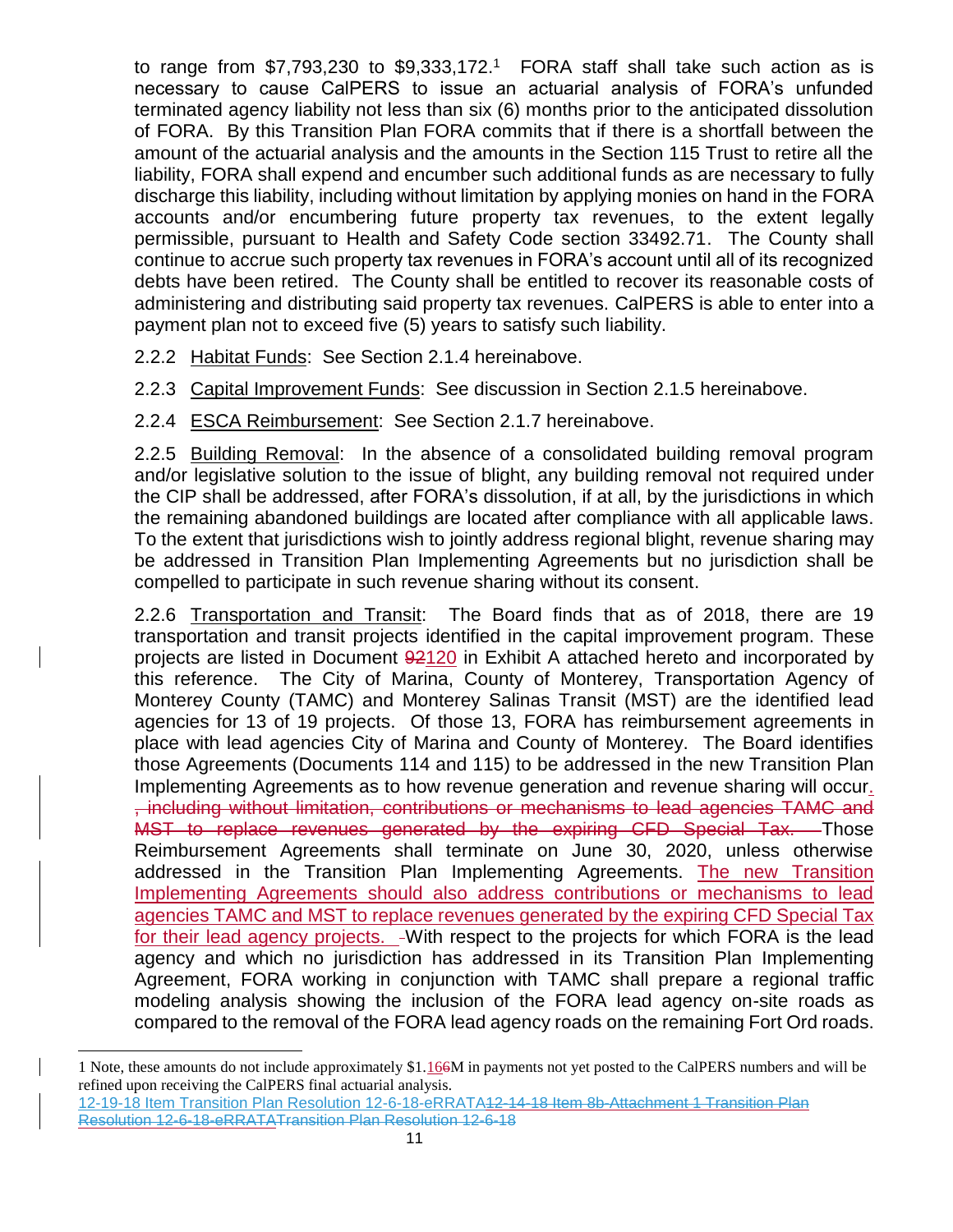In particular, off-site, regional and on-site Fort Ord local roads within or adjacent to the City of Marina, City of Seaside, City of Del Rey Oaks, and County of Monterey shall be analyzed to ascertain the impact on the Ord Community, including without limitation, California State University Monterey Bay ("CSUMB"), University of California Monterey Bay Science and Technology ("UC MBEST"), Monterey Peninsula College ("MPC"), the Veteran's Cemetery, the Army and the National Monument, and the regional network, so as to inform the last year CIP. The schedule for implementing transportation and transit projects shall be determined by the lead agency in consultation with the jurisdictions who are collecting revenue for the project, but nothing in this Transition Plan changes the authority or the discretion of a lead agency to determine whether, how or when to fund and construct any particular road or transit project. All future projects will be subject to compliance with all applicable law as it exists at the time of project approval and implementation. Any required project-specific CEQA review or compliance shall be the responsibility of the designated lead agency.

2.2.7 Water/Wastewater: This Transition Plan hereby assigns to MCWD, effective as of the dissolution of FORA, FORA's rights of enforcement under the Implementation Agreements, to the extent they survive post-dissolution, regarding water allocations. In the event that any jurisdiction's approved developments exceed the jurisdiction's approved water allocation, MCWD may decline to issue any further water connection permits until the offending jurisdiction brings its water allocation into compliance or MCWD develops or obtains access to an augmented water supply sufficient to cover any excess. In the event of a ground water shortage, any resulting reductions in the amount of water supplies shall be applied fairly and equitably across all jurisdictions. MCWD and the jurisdictions shall work together as to how to apply a fair and equitable reduction of water supply amongst the underlying land holding jurisdictions. Nothing in this assignment creates any new obligation to utilize groundwater to meet the water service needs of the jurisdictions, but neither does this assignment reduce or eliminate any water service obligation already established by federal or state law or contract. FORA's 2018-19 CIP projects that \$17,098,686 will remain to be funded for base-wide water augmentation improvements after June 30, 2020. In its October 29, 2018 letter MCWD has confirmed its commitment to working with the jurisdictions on water supply needs in a fair and equitable manner. Except as set forth in the preceding sentence or in a Transition Plan Implementing Agreement, jurisdictions may alter their relative water allocations, as identified in the Implementation Agreements<sup>2</sup> only by written agreement with other jurisdictions. To the extent possible, the jurisdictions may also agree among themselves as to what fair and equitable reduction in water allocation would be applied in the instance of a mandated water shortage in a written agreement and with concurrence of MCWD. As part of the MCWD ongoing commitment to work with the jurisdictions they are requested to honor any alternate water allocations as agreed between two or more jurisdictions as though the new agreed upon allocation had been set forth in the Implementation Agreements.

2.2.8 Other Contracts and Agreements: Attached as Exhibit A to this Transition Plan are references to a compilation of contracts and other documents and/or commitments relevant to the FORA Program and the dissolution of FORA. Some of these contracts, documents or commitments may be completed, revised, replaced, or superseded prior to the

l

<sup>2</sup> In the event that the water allocations are found to be unenforceable or terminate upon the expiration of FORA, water services shall be in accordance with existing federal and state laws and contracts.

<sup>12-19-18</sup> Item Transition Plan Resolution 12-6-18-eRRATA12-14-18 Item 8b-Attachment 1 Transition Plan Resolution 12-6-18-eRRATATransition Plan Resolution 12-6-18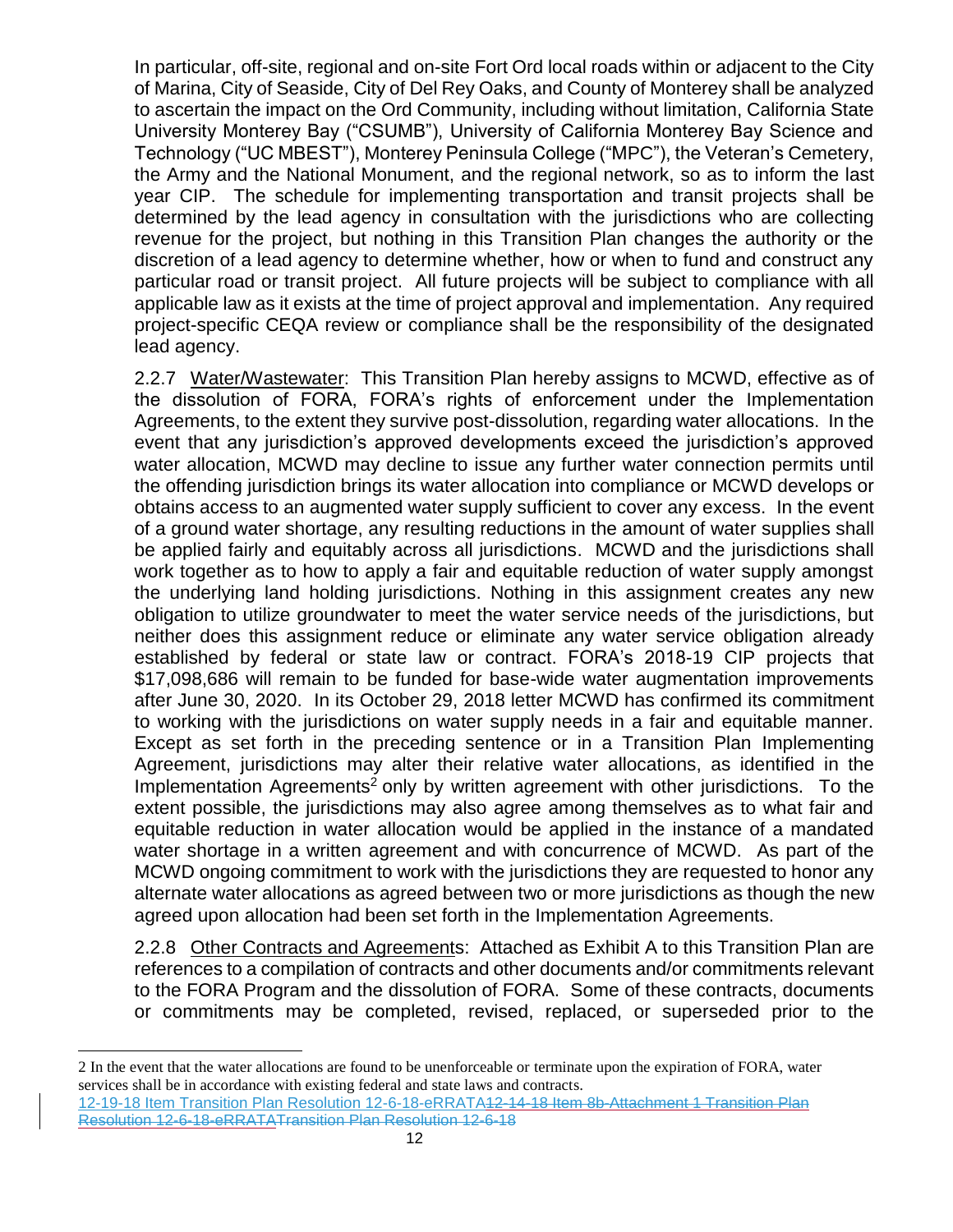dissolution of FORA and additional contracts, documents or commitments may be entered into before FORA dissolves. FORA staff shall endeavor to keep Exhibit A current and shall provide quarterly updates to the Board regarding any changes. FORA's outstanding obligations reflected on Exhibit A are hereby assigned as set forth in Exhibit A.

2.2.9 Late Discovered Items: To the extent that any contractual obligation is discovered during the LAFCO review and/or implementation of this Transition Plan or a Transition Plan Implementing Agreement, those contractual obligations shall be assigned as follows: If the obligation is related to the use of real property, it shall be assigned to the underlying land use jurisdiction unless otherwise provided in a Transition Plan Implementing Agreement approved by FORA. If the liability or obligation is unrelated to the use of real property, either FORA or LAFCO shall notify the appropriate insuring entity or the County, and/or shall expend and encumber such additional funds as are necessary to fully discharge any liability, including without limitation by applying monies on hand in the FORA accounts and/or encumbering future property tax revenues pursuant to Health and Safety Code section 33492.71. The County shall continue to accrue such property tax revenues in FORA's account until all of its recognized debts have been retired.

#### **Section 3 Insurance:**

#### 3.1 Transition Plan Insurance:

FORA staff is directed to explore the availability and cost of a policy of insurance providing coverage for litigation that may arise against FORA, FORA's member jurisdictions, and/or LAFCO in connection with this Transition Plan, the assignments made pursuant hereto, the dissolution of FORA, or the designation of one or more entities as successor(s) to FORA and to report the results of such investigation to the Board no later than March 2019. The Board reserves the right to obtain such an insurance policy if it provides appropriate coverage and is not cost prohibitive in the judgment of the Board.

#### 3.2 Tail Coverage:

FORA staff is directed to explore the availability and cost of an endorsement, rider, or policy of general liability insurance extending the reporting period and coverage of such insurance for the benefit of FORA's member jurisdictions and any successor(s) to FORA and to report the results of such investigation to the Board no later than March 2019. The Board reserves the right to obtain such an insurance policy if it provides appropriate coverage and is not cost prohibitive in the judgment of the Board.

#### **Section 4 Transition Plan Implementation:**

#### 4.1 Transition Plan Implementing Agreements:

In order to continue to foster regional cooperation and completion of the FORA program, the Board requests that each affected entity and/or land holding member jurisdiction enter into a Transition Plan Implementing Agreement addressing how the respective entity or jurisdiction will generate revenues to meet its obligations as assigned in this Transition Plan or as agreed upon in the Transition Plan Implementing Agreements and include revenue sharing provisions between those that will generate revenues and those implementing CIP projects, and such other matters as may be required to implement this Transition Plan, together with a schedule of regular meetings to assess and update habitat, transportation, transit and water augmentation needs in Fort Ord. Notwithstanding that this Transition Plan requests that each member jurisdiction establish, adopt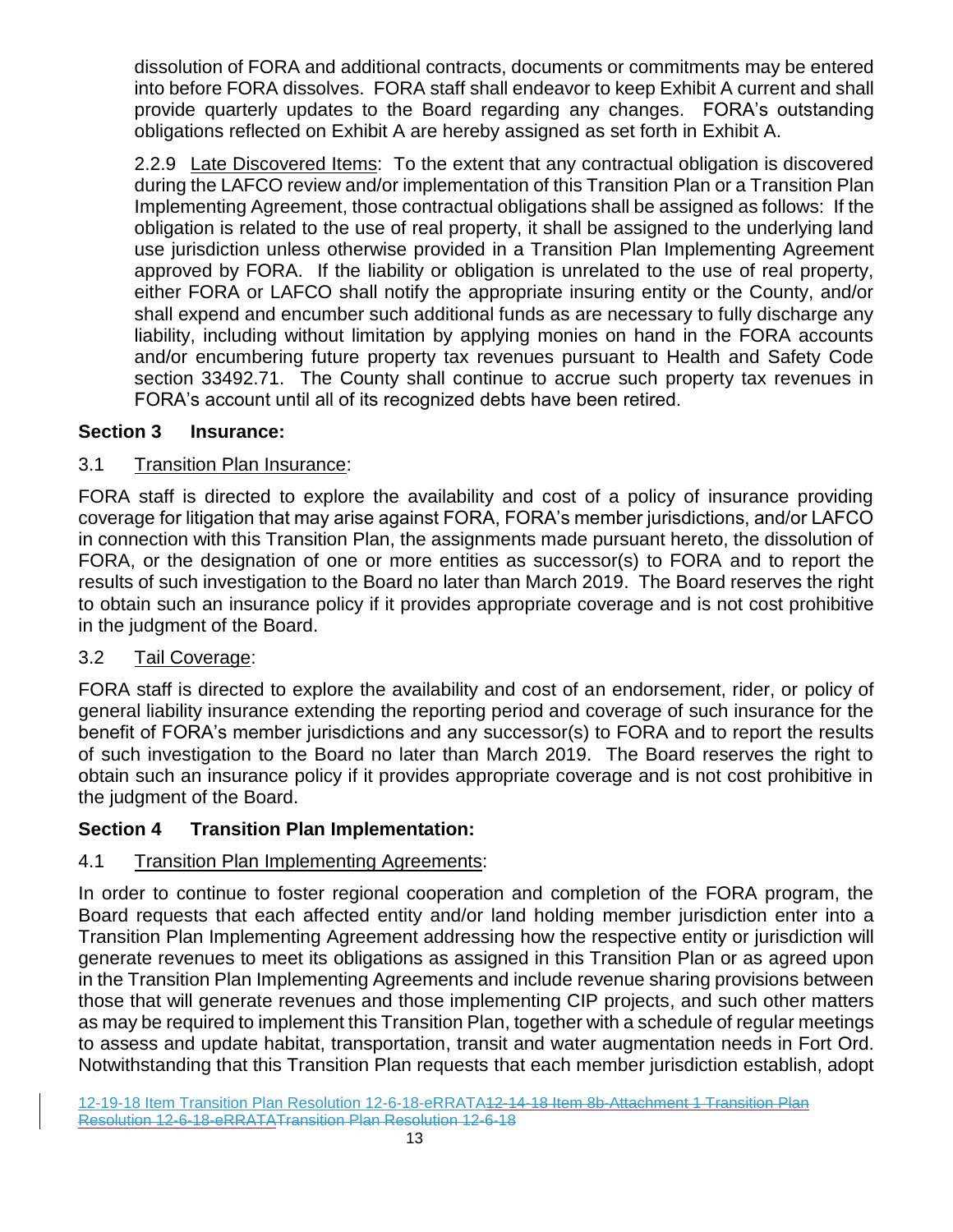or participate in one or more replacement funding mechanism(s) and revenue sharing agreements that address all parts of FORA's final year CIP, this Transition Plan does not specify any specific funding mechanism. The Board strongly encourages all underlying jurisdictions with future prospective development to form Community Facilities Districts (or adopt substantially similar replacement funding mechanisms) to replace the revenues which would have been raised by the CFD Special Taxes. Additionally, the Board encourages member jurisdictions to include in documents about future projects language which will obligate future development projects to pay a CFD Special Tax (or substantially equivalent replacement fees).

# 4.2 Escrow:

In the event that as of immediately prior to FORA's dissolution, there are litigation or indemnity obligations pending, the unexpended balance of the litigation reserves set forth in Section 2.1.3 shall fund an escrow account for the LAFCO Indemnification Agreement for the purpose of paying outstanding legal costs, court judgments, settlements, or other litigation costs that are not covered by insurance and are unable to be paid by FORA due to its dissolution. The initial escrow account holder shall be the County of Monterey, who shall be entitled to reimbursement for reasonable administrative costs of such administration. The escrow account shall be managed by a panel of not less than five (5) representatives, one from each land holding jurisdiction, and all approved by a majority of the member jurisdictions. The escrow account shall be maintained for three (3) years, after which any remaining money in the account shall be used to pay for a CIP project expense, including but not limited to habitat management, as determined by the panel.

# 4.3 Litigation Management:

In the absence of either (a) FORA approved Transition Plan Implementing Agreements entered into with each of the land holding jurisdictions identifying a successor or successors in interest to FORA relative to post FORA litigation or (b) an agreement entered into by all of the land holding jurisdictions that post FORA litigation may be managed by any one or more, but less than all, of the land holding jurisdictions, any post FORA litigation shall be managed by any land use jurisdiction that is an identified real party(ies) in interest for such pending litigation.

# 4.4 LAFCO Review:

If LAFCO finds that this Transition Plan does not provide adequate guidance to LAFCO regarding assignment of FORA's assets and liabilities, designation of responsible successor agencies, or identification of remaining obligations in keeping with the requirements of Government Code section 67700, the Board requests that LAFCO return the Transition Plan with LAFCO's identified deficiencies at the earliest possible time (to enable possible further consideration and action by the Board).

## 4.5 Reserved Right of Modification:

The Board hereby reserves its right to augment, clarify or modify this Transition Plan as law, facts, circumstances, or agreements may require.

# **NOW THEREFORE, THE BOARD HEREBY RESOLVES AS FOLLOWS**:

1. As outlined above, this Resolution and its provisions constitute the Transition Plan required by Government Code section 67700(b); and shall be updated by December 30, 2019; and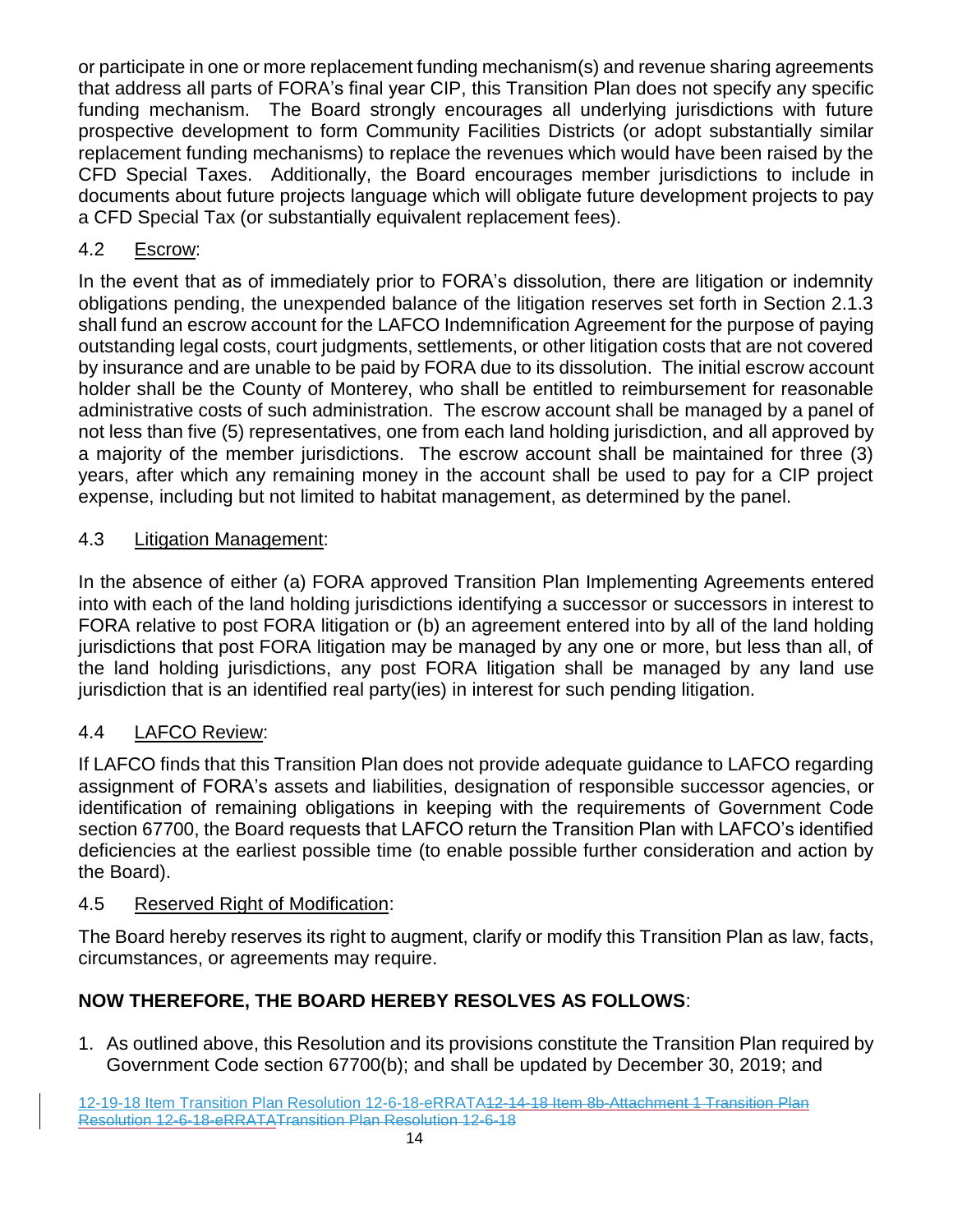- 2. The Board hereby makes all assignments in accordance with Government Code section 67700(b);
- 3. The Board hereby finds that as adopted herein, the Transition Plan is not a project subject to CEQA; and
- 4. The Board directs the Executive Officer to submit this Transition Plan to LAFCO and execute all LAFCO required documents and pay all LAFCO required processing fees; and
- 5. The Board further directs staff to provide regular monthly progress reports on the implementation of this Transition Plan, including without limitation, bringing forth future implementing actions, status of Transition Plan Implementing Agreements, any LAFCO information or requests, and any subsequent information that might affect this Transition Plan.

Upon motion by Board member ---- seconded by Board member ---- the foregoing Resolution was passed on this \_\_\_\_\_ day of December, 2018, by the following vote:

AYES: NOES: ABSTENTIONS: ABSENT: \_\_\_\_\_\_\_\_\_\_\_\_\_\_\_\_\_\_\_\_\_\_\_\_\_\_\_\_\_\_

Chair FORA Board

ATTEST:

\_\_\_\_\_\_\_\_\_\_\_\_\_\_\_\_\_\_\_\_\_\_\_\_\_\_\_\_ Michael A. Houlemard, Jr., Clerk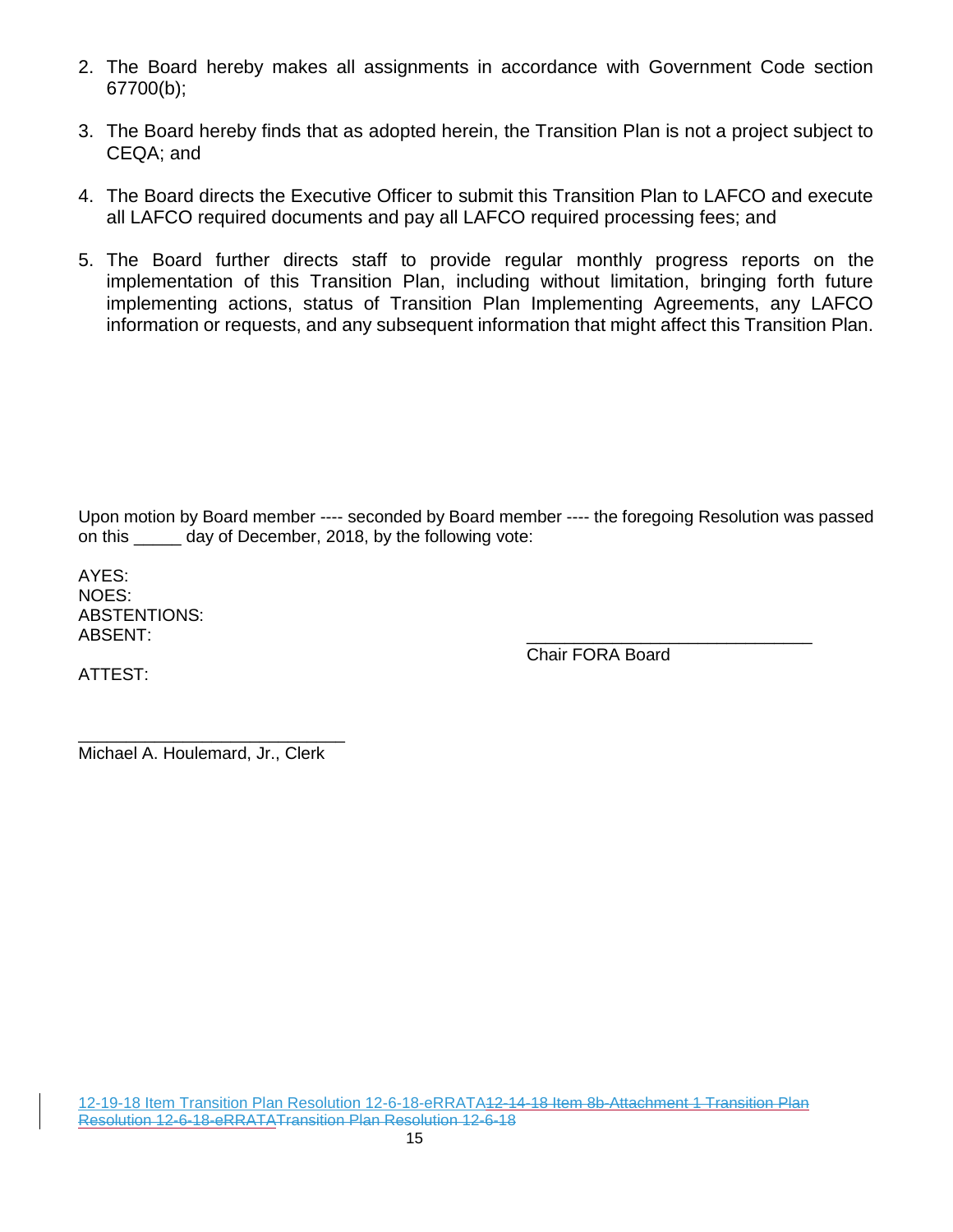#### **GLOSSARY**

"Army" means the United States Army.

"Board" means the governing board of the Fort Ord Reuse Authority, as specified in Government Code section 67660.

"CalPERS" means the California Public Employees' Retirement System.

"CEQA" means the California Environmental Quality Act, as amended to date (Public Resources Code section 21000 and following).

"CERCLA" means the Comprehensive Environmental Response, Compensation and Liability Act of 1980, commonly known as Superfund, as amended to date (42 U.S. Code Chapter 103 and following).

"CFD" means a Community Facilities District within the former Fort Ord formed pursuant to the Mello-Roos Community Facilities Act of 1982, as amended to date (Government Code section 53321 and following).

"CFD Special Taxes" means the special taxes collected through the Community Facilities District on properties to be developed within the former Fort Ord.

"CIP" means a Capital Improvement Program adopted by the Fort Ord Reuse Authority.

"EDC MOA" means the Memorandum of Agreement for the No-Cost Economic Development Conveyance of former Fort Ord Lands, which was recorded on June 23, 2000 at Series No. 2000040124 in the Official Records of the Monterey County Recorder.

"EDC Property" means the real property transferred pursuant to the Memorandum of Agreement for the No-Cost Economic Development Conveyance of former Fort Ord Lands, which was recorded on June 23, 2000 at Series No. 2000040124 in the Official Records of the Monterey County Recorder.

"ESCA" means the Environmental Services Cooperative Agreement entered into between the United States Army and the Fort Ord Reuse Authority, as amended to date.

"FORA Act" means, collectively, SB 899 and AB 1600 adopted in 1994 and amended in 2012, as codified at (i) Government Code Title 7.85, Chapters 1 through 7, commencing with Section 67650, and (ii) selected provisions of the California Redevelopment Law, including Health and Safety Code Sections 33492 *et seq.* and 33492.70 *et seq.*

"FORA" means the Fort Ord Reuse Authority.

"FORA Program" has the meaning given in Section 1.2.

<sup>12-19-18</sup> Item Transition Plan Resolution 12-6-18-eRRATA12-14-18 Item 8b-Attachment 1 Transition Plan Resolution 12-6-18-eRRATATransition Plan Resolution 12-6-18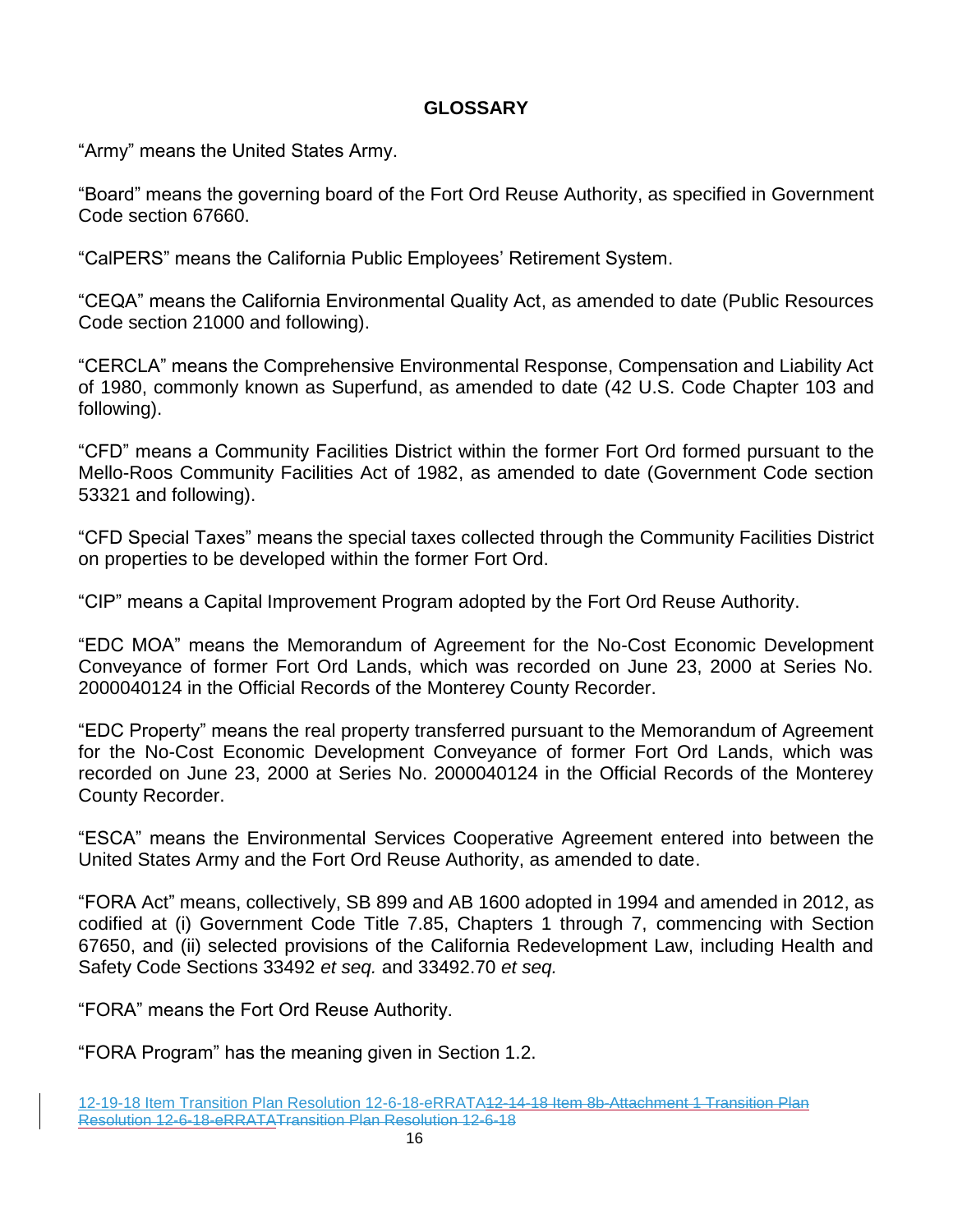"FORG" means the Fort Ord Reuse Group organized by local governments and potential property recipients to initiate recovery planning regarding the impending downsizing/closure of the former Fort Ord.

"Fort Ord," including references to the territory or area of Fort Ord or the former Fort Ord, means the geographical area described in the document entitled "Description of the Fort Ord Military Reservation Including Portion of the Monterey City Lands Tract No. 1, the Saucito, Laguna Seca, El Chamisal, El Toro and Noche Buena Ranchos, the James Bardin Partition of 1880 and Townships 14 South, Ranges 1 and 2 East and Townships 15 South, Ranges 2 and 3 East, M.D.B. and M. Monterey County, California," prepared by Bestor Engineers, Inc., and delivered to the Sacramento District Corps of Engineers on April 11, 1994 or the military base formerly located on such land, as the context requires.

"HCP Cooperative" means a joint powers authority contemplated to be established to administer a habitat conservation program at the former Fort Ord.

"Implementation Agreements" means agreements entered into beginning in 2001 between the Fort Ord Reuse Authority on the one hand and the County of Monterey and each city receiving or anticipated to receive a portion of the EDC Property on the other hand, as such agreements may have been amended to date.

"LAFCO" means the Monterey County Local Agency Formation Commission.

"Master Resolution" means the collection of administrative rules and regulations adopted by FORA under the Authority Act, as amended.

"MCWD" means the Marina Coast Water District.

"MCWRA" means the Monterey County Water Resources Agency.

"MRWPCA" means the Monterey Regional Water Pollution Control Agency.

"Reuse Plan" means the Fort Ord Base Reuse Plan and its accompanying environmental impact report adopted and certified by the FORA Board in June 1997 to guide the reuse of the former Fort Ord, all as amended from time to time.

"Strategy Report" means the June 1992 report prepared by the Fort Ord Community Task Force in order to develop recommendations for moving forward with a recovery effort relating to the closure of the former Fort Ord.

"Task Force" means the Fort Ord Community Task Force formed in order to develop recommendations for moving forward with a recovery effort relating to the closure of the former Fort Ord.

"Transition Plan Implementing Agreements" means the agreements contemplated to be entered into with the land use jurisdictions to implement the provisions of the Transition Plan.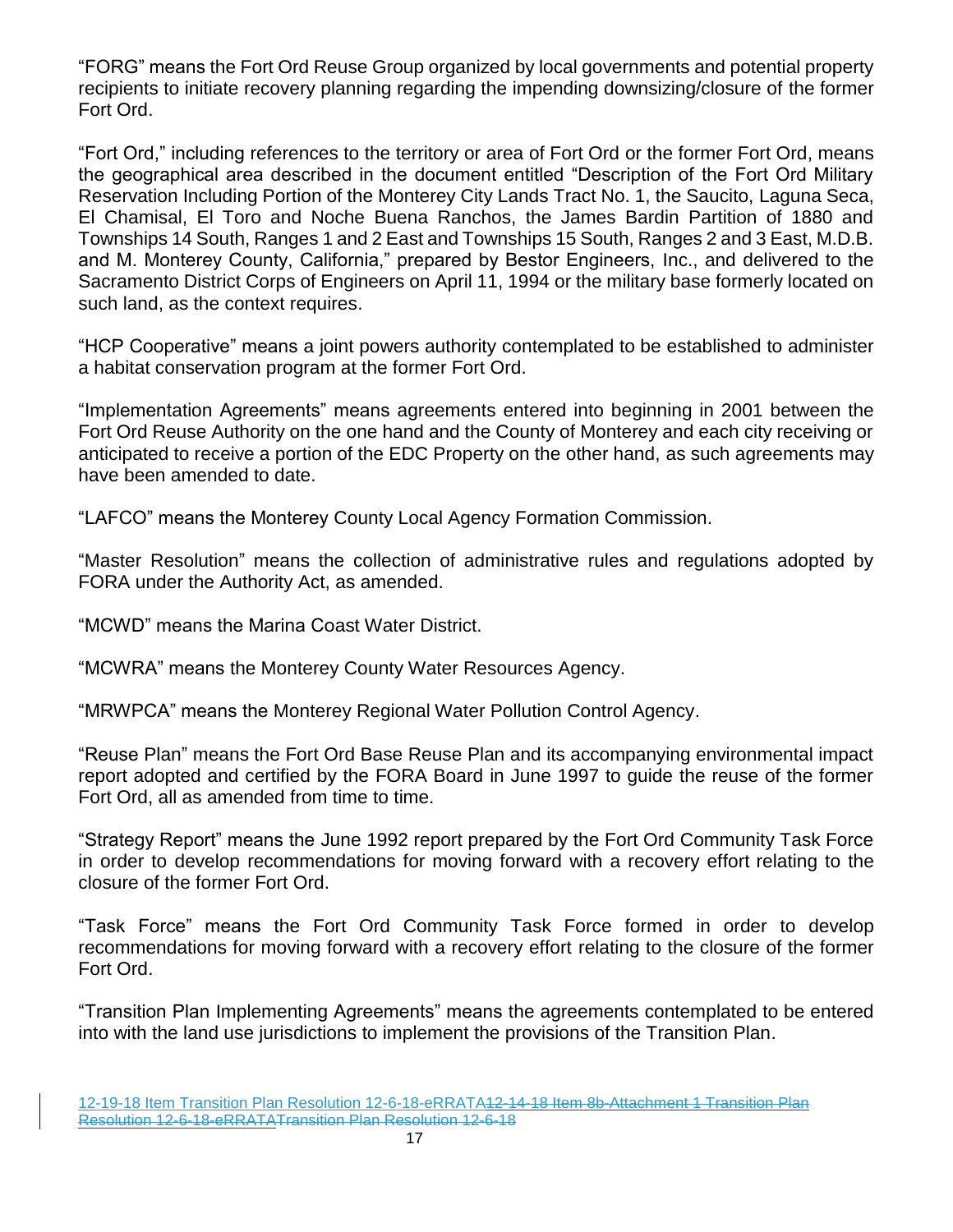# **Administrative**

|                         | <b>CONTRACTS</b>                                | <b>YEAR</b> | <b>AGREEMENT LINK</b>                                                                                                   | <b>ASSET/LIABILITY</b><br><b>PLEDGE/OBLIGATION</b> | <b>MULTI-</b><br><b>AGENCY</b> | <b>MULTI-AGENCY NOTES</b>                                                                                  |
|-------------------------|-------------------------------------------------|-------------|-------------------------------------------------------------------------------------------------------------------------|----------------------------------------------------|--------------------------------|------------------------------------------------------------------------------------------------------------|
| $\mathbf{1}$            | <b>CalPERS Contract</b>                         | 1997        | http://b77.402.myftpupload.com/wp-content/uploads/1-<br>CalPERS-Contract.pdf                                            | Liability                                          | All Voting<br><b>Members</b>   | *FORA has set aside approximately \$7M in assets<br>to address terminated agency unfunded Liability        |
| $\overline{2}$          | <b>CalPERS Contract Amendment 1</b>             | 1999        | http://b77.402.myftpupload.com/wp-content/uploads/2-<br>CalPERS-Contract-Amendment-1.pdf                                | Liability                                          | All Voting<br>Members          | *FORA has set aside approximately \$7M in assets<br>to address terminated agency unfunded Liability        |
| $\overline{\mathbf{3}}$ | <b>CalPERS Contract Amendment 2</b>             | 2003        | http://b77.402.myftpupload.com/wp-content/uploads/3-Cal-<br>PERS-Contract-Amendment-2.pdf                               | Liability                                          | All Voting<br>Members          | *FORA has set aside approximately \$7M in assets<br>to address terminated agency unfunded Liability        |
| 4                       | LAFCO Indemnification Agreement                 | 2018        | http://b77.402.myftpupload.com/wp-content/uploads/4-<br>Indemnification-Agreement-LAFCO-and-FORA-DRAFT-02-28-<br>18.pdf | Liability                                          | All Voting<br><b>Members</b>   | May require a substantial contribution should<br>LAFCO be sued on transition plan                          |
| 5                       | <b>General Umbrella Policy</b>                  | Annual      |                                                                                                                         | Liability/Asset                                    | All Members*                   | May want to extend policy to provide coverage<br>during any possible Statute of limitations time<br>period |
| 6                       | <b>Commercial Property/Premises Liability</b>   | Annual      | http://b77.402.myftpupload.com/wp-content/uploads/6-<br>Commercial-Property-Premises-Liability.pdf                      | Liability/Asset                                    | All Members*                   | May want to extend policy to provide coverage<br>during any possible Statute of limitations time<br>period |
| $\overline{7}$          | <b>Worker's Compensation Policy</b>             | Annual      | http://b77.402.myftpupload.com/wp-content/uploads/7-<br>Workers-Compensation-Policy.pdf                                 | Liability/Asset                                    | All Members*                   | May want to extend policy to provide coverage<br>during any possible Statute of limitations time<br>period |
| 8                       | <b>Director's Liability Policy</b>              | Annual      | http://b77.402.myftpupload.com/wp-content/uploads/8-<br>Directors-Liability-Policy.pdf                                  | Liability/Asset                                    | All Members*                   | May want to extend policy to provide coverage<br>during any possible Statute of limitations time<br>period |
| 9                       | Crime Bond Policy                               | 2006        | http://b77.402.myftpupload.com/wp-content/uploads/9-Crime-<br>bond-Policy.pdf                                           | Liability/Asset                                    | All Members*                   | May want to extend policy to provide coverage<br>during any possible Statute of limitations time<br>period |
| 10                      | <b>FORA Organizational Chart</b>                | 2016        | http://b77.402.myftpupload.com/wp-<br>content/uploads/FORA Org Chart 10-2016.pdf                                        |                                                    | <b>FORA</b>                    |                                                                                                            |
| 11                      | <b>Transition Plan Memorandum Draft</b>         | 2016        | http://b77.402.myftpupload.com/wp-<br>content/uploads/Transition-SunsetPlanMemo.pdf                                     |                                                    |                                |                                                                                                            |
| 12                      | <b>Transition Plan Timeline Draft</b>           | 2016        | http://b77.402.myftpupload.com/wp-content/uploads/FORA-<br>Timeline-DRAFT-050416.pdf                                    |                                                    |                                |                                                                                                            |
| 13                      | <b>Transition PowerPoint Presentation Draft</b> | 2016        |                                                                                                                         |                                                    |                                |                                                                                                            |
| 14                      | FORA MST PLL Insurance Agreement                | 2014        | http://b77.402.myftpupload.com/wp-content/uploads/FORA-<br>MST-PLL-Insurance-Agreement.pdf                              |                                                    |                                |                                                                                                            |

#### **Exhibit A**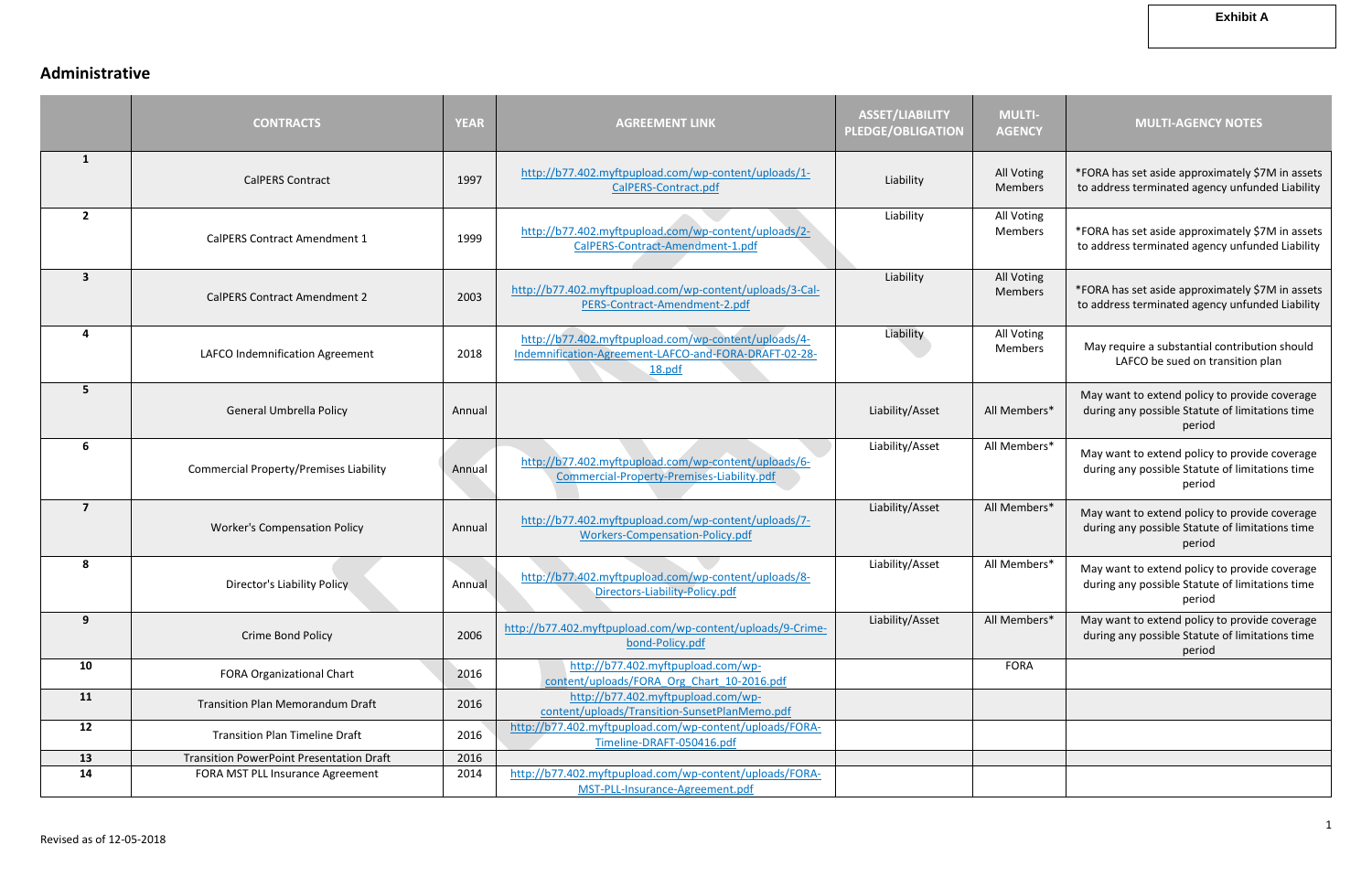| -- | FORA TAMC PLL Insurance Agreement    | 2014 | http://b77.402.myftpupload.com/wp-content/uploads/FORA- |  |  |
|----|--------------------------------------|------|---------------------------------------------------------|--|--|
|    |                                      |      | TAMC-PLL-Insurance-Agreement.pdf                        |  |  |
| 16 | Del Rey Oaks Reimbursement Agreement | 2014 | http://b77.402.myftpupload.com/wp-content/uploads/DRO-  |  |  |
|    |                                      |      | Reimbursement-Agreement.pdf                             |  |  |

# **Financial Assets**

|    | <b>CONTRACTS</b>                                                                              | <b>YEAR</b> | <b>AGREEMENT LINK</b>                                                                          | <b>ASSET/LIABILITY</b><br><b>PLEDGE/OBLIGATION</b> | <b>MULTI-AGENCY</b>                                                                    | <b>MULTI-AGENCY NOTES</b> |
|----|-----------------------------------------------------------------------------------------------|-------------|------------------------------------------------------------------------------------------------|----------------------------------------------------|----------------------------------------------------------------------------------------|---------------------------|
| 17 | County of Monterey<br>Implementation<br>Agreement                                             | 2001        | http://fora.org/Reports/ImplementAgr<br>eements/mtycty ia.pdf                                  | Asset                                              | County of Monterey/MCWD/Habitat<br>Cooperative/TAMC                                    | $\mathbf{1}$              |
| 18 | Del Rey Oaks<br>Implementation<br>Agreement                                                   | 2001        | http://fora.org/Reports/ImplementAgr<br>eements/dro ia.pdf                                     | MCWD/Habitat Cooperative/TAMC<br>Asset             |                                                                                        | 1                         |
| 19 | City of Marina<br>Implementation<br>Agreement                                                 | 2001        | http://fora.org/Reports/ImplementAgr<br>eements/marina ia.pdf                                  | Asset                                              | MCWD/Habitat<br>Cooperative/TAMC/County of<br>Monterey/DRO/City of<br>Monterey/Seaside | $\overline{1}$            |
| 20 | City of Marina IA -<br>Amendment #1:<br><b>Establishing Development</b><br>Fee Policy Formula | 2013        | http://fora.org/Reports/ImplementAgr<br>eements/marina ia amend-9-14-<br>13.pdf                | Asset                                              | MCWD/Habitat<br>Cooperative/TAMC/County of<br>Monterey/DRO/City of<br>Monterey/Seaside |                           |
| 21 | City of Monterey<br>Implementation<br>Agreement                                               | 2001        | http://fora.org/Reports/ImplementAgr<br>eements/monterey ia.pdf                                | Asset                                              | MCWD/Habitat Cooperative/TAMC                                                          | $\mathbf{1}$              |
| 22 | City of Seaside<br>Implementation<br>Agreement                                                | 2001        | http://fora.org/Reports/ImplementAgr<br>eements/seaside-ia.pdf                                 | Asset                                              | MCWD/Habitat<br>Cooperative/TAMC/County of<br>Monterey/Seaside                         | -1                        |
| 23 | <b>CFD-Notice of Tax Lien</b>                                                                 | 2002        | http://b77.402.myftpupload.com/wp-<br>content/uploads/Notice-of-CFD.pdf                        | Asset                                              | Terminates on FORA sunset unless vote<br>and/or extension                              | $\overline{2}$            |
| 24 | <b>CFD-First Amended</b><br>Notice of Tax Lien                                                | 2005        | http://b77.402.myftpupload.com/wp-<br>content/uploads/First Amended Notic<br>e of Tax Lien.pdf | Asset                                              | Terminates on FORA sunset unless vote<br>and/or extension                              |                           |
| 25 | Development Fee<br>Resolution                                                                 | 1999        | http://b77.402.myftpupload.com/wp-<br>content/uploads/99-01.pdf                                | Asset                                              | Seaside? Some areas on Base still<br>covered by Development Fee<br>Resolution          | 3                         |
| 26 | <b>FORA-UCSC Agreement</b><br>Concerning Funding of<br><b>Habitat Management</b>              | 2005        | http://fora.org/Reports/TTF/101405_a<br>greement Habitat UMBEST.PDF                            | Liability                                          | Continues until replaced by HCP                                                        |                           |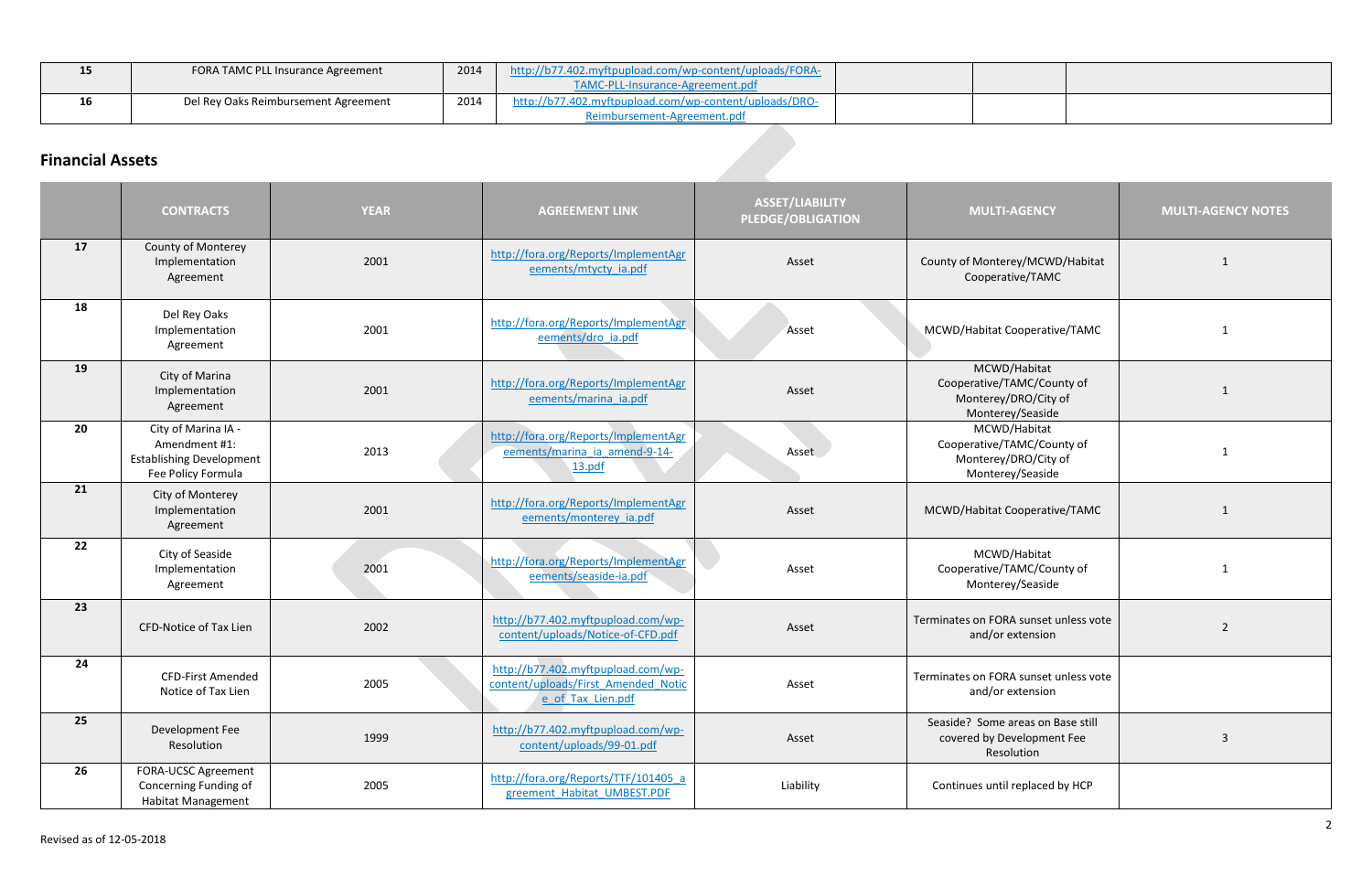| <b>DRO</b>                                                                                             | 3 |  |  |  |
|--------------------------------------------------------------------------------------------------------|---|--|--|--|
|                                                                                                        |   |  |  |  |
|                                                                                                        |   |  |  |  |
| County of<br>Monterey/Seaside/Monterey/Marina                                                          | 4 |  |  |  |
| erty tax revenues committed until CIP fully implemented. See attached legal                            |   |  |  |  |
| required to replace pursuant to Implementation Agreement formula<br>boundary Road Improvement project. |   |  |  |  |
| successor heneficiaries                                                                                |   |  |  |  |

|    | Related Expenses on the                                                                                                                                                                                                                                    |      |                                                                                                                               |       |                                               |  |
|----|------------------------------------------------------------------------------------------------------------------------------------------------------------------------------------------------------------------------------------------------------------|------|-------------------------------------------------------------------------------------------------------------------------------|-------|-----------------------------------------------|--|
| 27 | Fort Ord Natural Reserve<br>Pollution Legal Liability<br>Reimbursement                                                                                                                                                                                     | 2015 | http://b77.402.myftpupload.com/wp-<br>content/uploads/DRO-Reimbursement-                                                      | Asset | <b>DRO</b>                                    |  |
| 28 | Agreement (DRO)<br>Pollution Legal Liability<br>Insurance Agreement<br>(MST)                                                                                                                                                                               | 2014 | Agreement.pdf<br>http://b77.402.myftpupload.com/wp-<br>content/uploads/FORA-MST-PLL-<br>Insurance-Agreement.pdf               |       |                                               |  |
| 29 | Pollution Legal Liability<br>Insurance Agreement<br>(TAMC)                                                                                                                                                                                                 | 2014 | http://b77.402.myftpupload.com/wp-<br>content/uploads/FORA-TAMC-PLL-<br>Insurance-Agreement.pdf                               |       |                                               |  |
| 30 | Pollution Legal Liability<br>Insurance (PLL) CHUBB                                                                                                                                                                                                         | 2015 | http://fora.org/Reports/TTF/PLL-<br>Chubb-Policy-transmital-summary-<br>policy010215.pdf                                      |       | County of<br>Monterey/Seaside/Monterey/Marina |  |
|    | 1. Implementation Agreements require ongoing completion of Base Reuse Plan obligations. Land sales revenues, development fees/CFD fees/ and Property tax revenues committed until CIP fully implemented. See attached legal<br>memorandum on these issues. |      |                                                                                                                               |       |                                               |  |
|    | 2. CFD only assignable if extended by vote and changes to state Mello Roos Act allowing transfer to JPA/Successor. If no CFD, then Jurisdictions required to replace pursuant to Implementation Agreement formula                                          |      |                                                                                                                               |       |                                               |  |
|    | DRO owes FORA for their proportional share of the PLL Insurance Contract and some costs on the prior South boundary Road Improvement project.<br>3.                                                                                                        |      |                                                                                                                               |       |                                               |  |
|    |                                                                                                                                                                                                                                                            |      | 4. Pollution Legal Liability Insurance Contract provides that upon FORA sunset, jurisdictions become successor beneficiaries. |       |                                               |  |

# **Environmental Services**

| <b>MULTI-</b><br><b>AGENCY</b>            | <b>MULTI-AGENCY NOTES</b> |
|-------------------------------------------|---------------------------|
| Dependent<br>upon<br>Property<br>transfer | N/A                       |
|                                           |                           |
|                                           |                           |
|                                           | County                    |
|                                           |                           |

a sa kabila na matangana na matangana na matangana na matangana na matangana na matangana na matangana na mata

|    | <b>CONTRACTS</b>                                                                        | <b>YEAR</b> | <b>AGREEMENT LINK</b>                                                                              | ASSET/LIABILITY<br><b>PLEDGE/OBLIGATIO</b> | <b>MULTI-</b><br><b>AGENCY</b>            | <b>MULTI-AGENC</b> |
|----|-----------------------------------------------------------------------------------------|-------------|----------------------------------------------------------------------------------------------------|--------------------------------------------|-------------------------------------------|--------------------|
| 31 | FORA-City of Monterey ESCA Property Management<br><b>MOA</b>                            | 2007        | http://fora.org/Reports/TTF/121107_MOA_FORA-<br>ESCA City%20of%20Monterey.PDF                      | Asset/Obligation                           | Dependent<br>upon<br>Property<br>transfer | N/A                |
| 32 | FORA-City of Monterey ESCA Property Management<br>MOA-Amendment #1                      | 2018        | http://b77.402.myftpupload.com/wp-<br>content/uploads/05092018 Executed 2007 MOA FORA Monterey.pdf |                                            |                                           |                    |
| 33 | FORA-COUNTY MOA Regarding Property Ownership and<br>Responsibilities                    | 2018        | https://www.fora.org/Reports/TTF/2018-09-<br>13 LO %20MOA amendmt MoCo ESCA Cleanup.pdf            |                                            |                                           |                    |
| 34 | US EPA-Army-State of CA Federal Facility Agreement                                      | 1990        | http://fora.org/Reports/TTF/111990 Federal Facilites Agreement Amendm<br>ent.pdf                   | Obligation/Liability                       |                                           | County             |
| 35 | Pollution Legal Liability Insurance (PLL) - ESCA Insurance<br>Policy Coverages A, B & C | 2007        | http://fora.org/Reports/TTF/ESCA Insurance Policy-PLL-5-15-07.pdf                                  | Asset                                      |                                           |                    |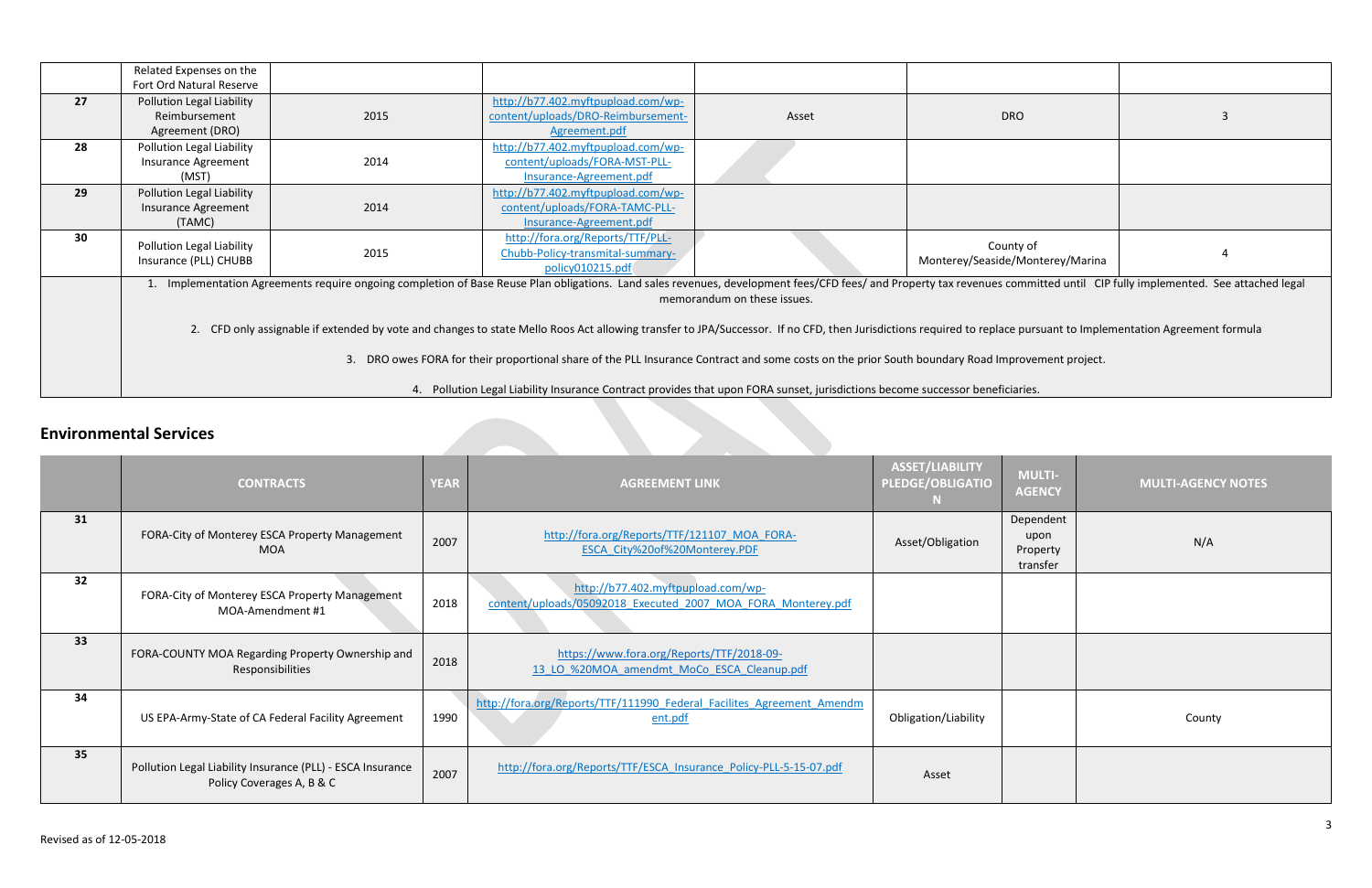| Dependent       |                                                                   |
|-----------------|-------------------------------------------------------------------|
| upon            |                                                                   |
| Property        |                                                                   |
| transfer        |                                                                   |
| Dependent       |                                                                   |
| upon            |                                                                   |
| Property        |                                                                   |
| transfer        |                                                                   |
|                 |                                                                   |
|                 |                                                                   |
|                 |                                                                   |
| Dependent       |                                                                   |
| upon            |                                                                   |
| Property        |                                                                   |
| transfer        |                                                                   |
|                 |                                                                   |
|                 |                                                                   |
| Dependent       |                                                                   |
| upon            |                                                                   |
| Property        |                                                                   |
| transfer        |                                                                   |
|                 |                                                                   |
|                 |                                                                   |
| 2037            | County***                                                         |
| ?2019/2020<br>? | County***                                                         |
|                 | County/Seaside/Monterey/ Del Rey Oaks<br>Marina/CSUMB/UC/MPC/MCWD |
| Dependent       |                                                                   |
| upon            |                                                                   |
| Property        |                                                                   |
| transfer        |                                                                   |
|                 |                                                                   |
|                 |                                                                   |
|                 |                                                                   |
| No End          | County/Seaside/Monterey/Del Rey                                   |
|                 |                                                                   |
| Date            | Oaks/Marina, CSUMB/UC/MPC                                         |
|                 | County/Seaside                                                    |
| No End          |                                                                   |
| Date            | County of Monterey                                                |
|                 |                                                                   |
|                 |                                                                   |
|                 |                                                                   |

| 36 | FORA-County ESCA Property Management MOA                                                                                            | 2007 | http://fora.org/Reports/TTF/121807 MOA FORA-<br>ESCA Monterey%20County.PDF                                                    | Asset/Obligation     | Dependent<br>upon<br>Property<br>transfer |                                                                   |
|----|-------------------------------------------------------------------------------------------------------------------------------------|------|-------------------------------------------------------------------------------------------------------------------------------|----------------------|-------------------------------------------|-------------------------------------------------------------------|
| 37 | FORA-CSUMB ESCA Property Management MOA                                                                                             | 2007 | http://fora.org/Reports/TTF/101507_MOA_FORA-ESCA_CSUMB.PDF                                                                    | Asset/Obligation     | Dependent<br>upon<br>Property<br>transfer |                                                                   |
| 38 | FORA-CSUMB ESCA Property Management MOA-<br>Amendment #1                                                                            | 2018 | https://www.fora.org/Reports/TTF/CSUMB Amendment No-<br>1 to MOA property hold ESCA cleanup fully executd.pdf                 |                      |                                           |                                                                   |
| 39 | FORA-DRO ESCA Property Management MOA                                                                                               | 2007 | http://fora.org/Reports/TTF/112607 MOA FORA-<br>ESCA Del%20Rey%20Oaks.PDF                                                     | Asset/Obligation     | Dependent<br>upon<br>Property<br>transfer |                                                                   |
| 40 | FORA-DRO ESCA Property Management MOA-<br>Amendment #1                                                                              | 2018 | https://www.fora.org/Reports/TTF/2018-05-<br>30 MOA property hold ESCA cleanup DRO fully executd.pdf                          |                      |                                           |                                                                   |
| 41 | FORA-Seaside ESCA Property Management MOA                                                                                           | 2007 | http://fora.org/Reports/TTF/092007 MOA FORA-ESCA Seaside.PDF                                                                  | Asset/Obligation     | Dependent<br>upon<br>Property<br>transfer |                                                                   |
| 42 | FORA-Seaside ESCA Property Management MOA-<br>Amendment #1                                                                          | 2018 | https://www.fora.org/Reports/TTF/2018-05-<br>30 MOA property hold ESCA cleanup SEA fully executd.pdf                          |                      |                                           |                                                                   |
| 43 | ESCA Cooperative Agreement Award (End date amended<br>2017)                                                                         | 2007 | http://fora.org/Reports/TTF/033007 Coop Agreement Award ESCA.pdf                                                              | Asset/Liability      | 2037                                      | County***                                                         |
| 44 | FORA-LFR Fort Ord Remediation Services Agreement                                                                                    | 2007 | http://fora.org/Reports/TTF/033007 RSA ESCA.pdf                                                                               | Asset/Liability      | ?2019/2020                                | County***                                                         |
| 45 | US EPA Administrative Order on Consent                                                                                              | 2007 | http://fora.org/Reports/TTF/ESCA-0099 AOC.pdf                                                                                 | Liability/Obligation |                                           | County/Seaside/Monterey/ Del Rey Oaks<br>Marina/CSUMB/UC/MPC/MCWD |
| 46 | FORA-MPC ESCA Property Management MOA                                                                                               | 2008 | http://fora.org/Reports/TTF/121708 MOA FORA-ESCA MPC.PDF                                                                      | Asset/Obligation     | Dependent<br>upon<br>Property<br>transfer |                                                                   |
| 47 | FORA-MPC ESCA Property Management MOA -<br>Amendment #1                                                                             | 2018 | http://b77.402.myftpupload.com/wp-content/uploads/2018-07-<br>02 MOA hold property during ESCA cleanup MPC fully-executed.pdf |                      |                                           |                                                                   |
| 48 | MOA Jurisdictions and DTSC Concerning Monitoring and<br>Reporting on Environmental Restrictions on the Former<br>Fort Ord           | 2008 | http://b77.402.myftpupload.com/wp-<br>content/uploads/16 022708moaEnviroRestricts.pdf                                         |                      | No End<br>Date                            | County/Seaside/Monterey/Del Rey<br>Oaks/Marina, CSUMB/UC/MPC      |
| 49 | MOU Regarding Development of the Central Coast<br><b>Veterans Cemetery</b>                                                          | 2009 | http://b77.402.myftpupload.com/wp-<br>content/uploads/18 050509mouVetCem.pdf                                                  | Liability/Obligation |                                           | County/Seaside                                                    |
| 50 | Remedial Design/Remedial Action, Land Use Controls<br>Implementation, Operations and Maintenance Plan,<br>Parker Flats MRA Phase I* | 2009 | http://b77.402.myftpupload.com/wp-<br>content/uploads/21_080409PFlatsPh1LUCIPOMP.pdf                                          |                      | No End<br>Date                            | County of Monterey                                                |
| 51 | Pollution Legal Liability Insurance PLL ESCA Insurance<br>Policy                                                                    | 2007 | http://b77.402.myftpupload.com/wp-<br>content/uploads/ESCA Insurance Policy-PLL-5-15-07.pdf                                   |                      |                                           |                                                                   |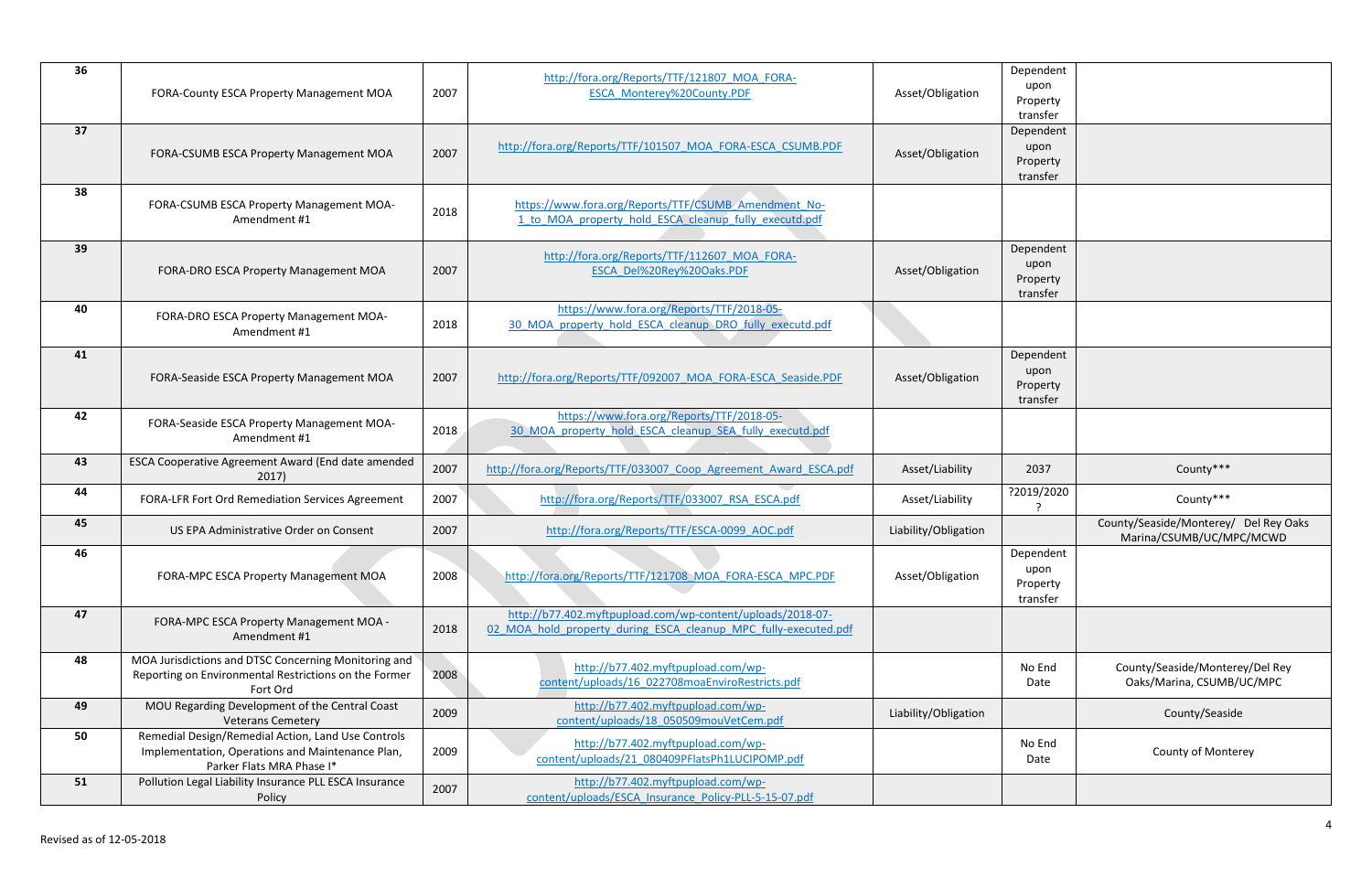| 2028                                      | County***                                                         |
|-------------------------------------------|-------------------------------------------------------------------|
|                                           |                                                                   |
| No End<br>Date                            | <b>Enforcement by Successor</b>                                   |
| No End<br>Date                            | <b>Enforcement by Successor</b>                                   |
| No End<br>Date                            | <b>Enforcement by Successor</b>                                   |
| No End<br>Date                            | <b>Enforcement by Successor</b>                                   |
| Dependent<br>upon<br>Property<br>transfer |                                                                   |
|                                           |                                                                   |
| 2037                                      | County***                                                         |
| 2019/2020                                 | County***                                                         |
|                                           | County/Seaside/Monterey/ Del Rey Oaks<br>Marina/CSUMB/UC/MPC/MCWD |
| Dependent<br>upon<br>Property<br>transfer |                                                                   |
|                                           |                                                                   |
| No End<br>Date                            | County/Seaside/Monterey/Del Rey<br>Oaks/Marina, CSUMB/UC/MPC      |
|                                           | County/Seaside                                                    |
| No End<br>Date                            | County of Monterey                                                |
|                                           |                                                                   |
| 2028                                      | County***                                                         |
|                                           |                                                                   |
|                                           |                                                                   |
|                                           |                                                                   |
|                                           |                                                                   |
|                                           |                                                                   |

| 52 | Pollution Legal Liability Insurance (PLL) CHUBB                               | 2015  | http://fora.org/Reports/TTF/PLL-Chubb-Policy-transmital-summary-         | Asset/Liability/Obligati |                      |                                       |
|----|-------------------------------------------------------------------------------|-------|--------------------------------------------------------------------------|--------------------------|----------------------|---------------------------------------|
| 53 | ESCA Cooperative Agreement Award-Amendment 1                                  | 2017  | policy010215.pdf<br>tan                                                  | on<br>Asset/Liability    | 2028                 | County***                             |
| 54 |                                                                               |       | http://b77.402.myftpupload.com/wp-                                       |                          |                      |                                       |
|    | ESCA Cooperative Agreement Award-Amendment 2                                  | 2017  | content/uploads/Fully signed ESCA Grant Amendment 12-20-17.pdf           |                          |                      |                                       |
| 55 | G1 Land Use Covenant Implementation Plan and                                  | 2018* | "Not available. Under Regulatory review. Estimated issue date 2018/early |                          | No End               |                                       |
|    | Operations Maintenance Plan (LUCIP/OMP)                                       |       | 2019."                                                                   | Obligation               | Date                 | <b>Enforcement by Successor</b>       |
| 56 | G2 LUCIP/OMP                                                                  | 2018* | "Not available. Under Regulatory review. Estimated issue date 2018/early | Obligation               | No End               | <b>Enforcement by Successor</b>       |
|    |                                                                               |       | 2019."                                                                   |                          | Date                 |                                       |
| 57 | G3 LUCIP/OMP                                                                  | 2018* | "Not available. Under Regulatory review. Estimated issue date 2018/early | Obligation               | No End               | <b>Enforcement by Successor</b>       |
|    |                                                                               |       | 2019."                                                                   |                          | Date                 |                                       |
| 58 | G4 LUCIP/OMP                                                                  | 2018* | "Not available. Under Regulatory review. Estimated issue date 2018/early | Obligation               | No End               | <b>Enforcement by Successor</b>       |
|    |                                                                               |       | 2019."                                                                   |                          | Date                 |                                       |
| 59 |                                                                               |       |                                                                          |                          | Dependent            |                                       |
|    | FORA-Seaside ESCA Property Management MOA                                     | 2007  | http://fora.org/Reports/TTF/092007 MOA FORA-ESCA Seaside.PDF             | Asset/Obligation         | upon<br>Property     |                                       |
|    |                                                                               |       |                                                                          |                          | transfer             |                                       |
| 60 | FORA-Seaside ESCA Property Management MOA-                                    |       | https://www.fora.org/Reports/TTF/2018-05-                                |                          |                      |                                       |
|    | Amendment #1                                                                  | 2018  | 30 MOA property hold ESCA cleanup SEA fully executd.pdf                  |                          |                      |                                       |
| 61 | ESCA Cooperative Agreement Award (End date amended                            | 2007  | http://fora.org/Reports/TTF/033007_Coop_Agreement_Award_ESCA.pdf         | Asset/Liability          | 2037                 | County***                             |
|    | 2017)                                                                         |       |                                                                          |                          |                      |                                       |
| 62 | FORA-LFR Fort Ord Remediation Services Agreement                              | 2007  | http://fora.org/Reports/TTF/033007 RSA ESCA.pdf                          | Asset/Liability          | 2019/2020            | County***                             |
| 63 | US EPA Administrative Order on Consent                                        | 2007  | http://fora.org/Reports/TTF/ESCA-0099 AOC.pdf                            | Liability/Obligation     |                      | County/Seaside/Monterey/ Del Rey Oaks |
|    |                                                                               |       |                                                                          |                          |                      | Marina/CSUMB/UC/MPC/MCWD              |
| 64 |                                                                               |       |                                                                          |                          | Dependent            |                                       |
|    | FORA-MPC ESCA Property Management MOA                                         | 2008  | http://fora.org/Reports/TTF/121708 MOA FORA-ESCA MPC.PDF                 | Asset/Obligation         | upon                 |                                       |
|    |                                                                               |       |                                                                          |                          | Property<br>transfer |                                       |
| 65 |                                                                               |       | http://b77.402.myftpupload.com/wp-content/uploads/2018-07-               |                          |                      |                                       |
|    | FORA-MPC ESCA Property Management MOA -                                       | 2018  | 02 MOA hold property during ESCA cleanup MPC fully-executed.pdf          |                          |                      |                                       |
|    | Amendment #1                                                                  |       |                                                                          |                          |                      |                                       |
| 66 | MOA Jurisdictions and DTSC Concerning Monitoring and                          |       | http://b77.402.myftpupload.com/wp-                                       |                          | No End               | County/Seaside/Monterey/Del Rey       |
|    | Reporting on Environmental Restrictions on the Former                         | 2008  | content/uploads/16_022708moaEnviroRestricts.pdf                          |                          | Date                 | Oaks/Marina, CSUMB/UC/MPC             |
|    | Fort Ord                                                                      |       |                                                                          |                          |                      |                                       |
| 67 | MOU Regarding Development of the Central Coast                                | 2009  | http://b77.402.myftpupload.com/wp-                                       | Liability/Obligation     |                      | County/Seaside                        |
|    | <b>Veterans Cemetery</b>                                                      |       | content/uploads/18 050509mouVetCem.pdf                                   |                          |                      |                                       |
| 68 | Remedial Design/Remedial Action, Land Use Controls                            |       | http://b77.402.myftpupload.com/wp-                                       |                          | No End               |                                       |
|    | Implementation, Operations and Maintenance Plan,<br>Parker Flats MRA Phase I* | 2009  | content/uploads/21_080409PFlatsPh1LUCIPOMP.pdf                           |                          | Date                 | <b>County of Monterey</b>             |
| 69 |                                                                               |       | http://fora.org/Reports/TTF/PLL-Chubb-Policy-transmital-summary-         | Asset/Liability/Obligati |                      |                                       |
|    | Pollution Legal Liability Insurance (PLL) CHUBB                               | 2015  | policy010215.pdf                                                         | on                       |                      |                                       |
| 70 | ESCA Cooperative Agreement Award-Amendment 1                                  | 2017  | tan                                                                      | Asset/Liability          | 2028                 | County***                             |
| 71 |                                                                               |       | http://b77.402.myftpupload.com/wp-                                       |                          |                      |                                       |
|    | ESCA Cooperative Agreement Award-Amendment 2                                  | 2017  | content/uploads/Fully signed ESCA Grant Amendment 12-20-17.pdf           |                          |                      |                                       |
| 72 | MPC Extension Letter - Esca Cleanup                                           | 2018  | http://b77.402.myftpupload.com/wp-content/uploads/2018-07-               |                          |                      |                                       |
|    |                                                                               |       | 02 MOA hold property during ESCA cleanup MPC fully-executed.pdf          |                          |                      |                                       |
| 73 | <b>ESCA Grant Amendment - Fully Signed</b>                                    | 2017  |                                                                          |                          |                      |                                       |
| 74 | <b>ESCA Amendment Modification</b>                                            | 2017  | http://b77.402.myftpupload.com/wp-                                       |                          |                      |                                       |
|    |                                                                               |       | content/uploads/Fully_signed_ESCA_Grant_Amendment_12-20-17.pdf           |                          |                      |                                       |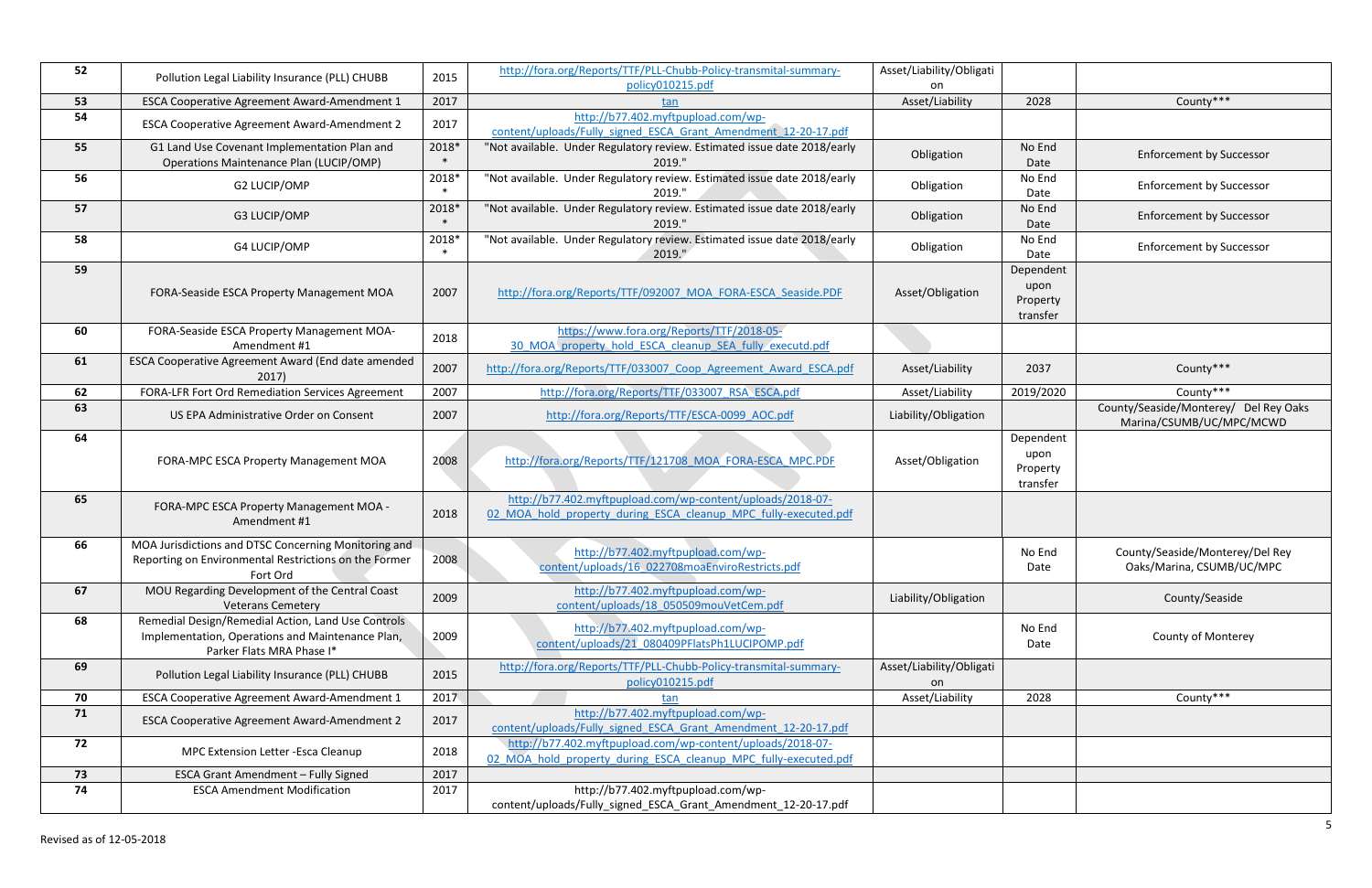| 75      | Amendment No. 1 MOA FORA ESCA County                                                              | 2018 |                                                              |  |  |
|---------|---------------------------------------------------------------------------------------------------|------|--------------------------------------------------------------|--|--|
| 76      | Amendment No. 1 MOA property held for ESCA clean up                                               | 2018 |                                                              |  |  |
| 77      | Amendment No. 1 MOA City of Seaside                                                               | 2018 |                                                              |  |  |
| 78      | Amendment No. 1 MOA County of Monterey                                                            | 2018 |                                                              |  |  |
| 79      | Extend 2007 MOA by FORA and City of Monterey                                                      | 2018 | http://b77.402.myftpupload.com/wp-                           |  |  |
|         |                                                                                                   |      | content/uploads/05092018 Executed 2007 MOA FORA Monterey.pdf |  |  |
|         |                                                                                                   |      | REFERENCE MATERIALS/WEBSITES                                 |  |  |
|         | Kutak Rock letter dated []                                                                        |      |                                                              |  |  |
|         | Army Base Realignment And Closure Administrative Record website<br>http://www.fortordcleanup.com/ |      |                                                              |  |  |
|         |                                                                                                   |      |                                                              |  |  |
|         | Notes:                                                                                            |      |                                                              |  |  |
|         | * Agreement will be replaced with new LUCIP Agreement/Restriction                                 |      |                                                              |  |  |
|         | ** LUCIP/OMP agreements are expected to be finalized in 2018                                      |      |                                                              |  |  |
| Habitat |                                                                                                   |      |                                                              |  |  |
|         |                                                                                                   |      |                                                              |  |  |

# **Habitat**

|    | <b>CONTRACTS</b>                                                                                                              | <b>YEAR</b> | <b>AGREEMENT LINK</b>                                                                                | <b>ASSET/LIABILITY</b><br><b>PLEDGE/OBLIGATION</b> | <b>MULTI-AGENCY</b>                                                            | <b>MULTI-AGENCY NOTES</b>                                           |
|----|-------------------------------------------------------------------------------------------------------------------------------|-------------|------------------------------------------------------------------------------------------------------|----------------------------------------------------|--------------------------------------------------------------------------------|---------------------------------------------------------------------|
| 80 | Habitat Management Plan                                                                                                       | 1997        | http://docs.fortordcleanup.com/ar_pdfs/AR-BW-1787/bw-1787.pdf                                        | Obligation/Liability                               | Marina/Seaside/County/City of<br>Monterey/MPC/CSUMB/All<br>property recipients |                                                                     |
| 81 | <b>USFWS EG-PF Biological Assessment</b><br>Concurrence Letter                                                                | 2002        | http://fora.org/Reports/TTF/USFWS EG-<br>PF LandUseModificationAssessment ConcurrenceLetter 2002.pdf |                                                    |                                                                                |                                                                     |
| 82 | Del Rey Oaks-FORA-Developer<br><b>Endangered Species MOA</b>                                                                  | 2005        | http://fora.org/Reports/TTF/092705 MOA Endangered Species DRO.PDF                                    | Obligation/Liability                               | County/Habitat Cooperative                                                     |                                                                     |
| 83 | <b>FORA-UCSC Agreement Concerning</b><br>Funding of Habitat Management Related<br>Expenses on the Fort Ord Natural<br>Reserve | 2005        | http://fora.org/Reports/TTF/101405 agreement Habitat UMBEST.PDF                                      | Obligation/Liability/Asset                         | Habitat Cooperative/County?                                                    | This Agreement may be replaced by<br>the basewide HCP when adopted. |
| 84 | FORA-UCSC FONR-Extension of Funding                                                                                           | 2007        | http://b77.402.myftpupload.com/wp-content/uploads/FORA-UC-FONR-Extend-<br>Funding-signed072707.pdf   | Obligation/Liability                               | Habitat Cooperative/County?                                                    | In effect until basewide HCP                                        |
| 85 | Parker Flats - East Garrison biological<br>assessment                                                                         | 2005        | http://fora.org/Reports/TTF/EG-PF BiologicalAssessment BW-2180 2005.pdf                              |                                                    |                                                                                |                                                                     |
| 86 | County-FORA-Developer Endangered<br><b>Species MOA</b>                                                                        | 2005        | http://fora.org/Reports/TTF/100605_MOA_Endangered_Species_East-Garrison-<br>County.PDF               | Obligation/Liability                               | County/Habitat Cooperative                                                     |                                                                     |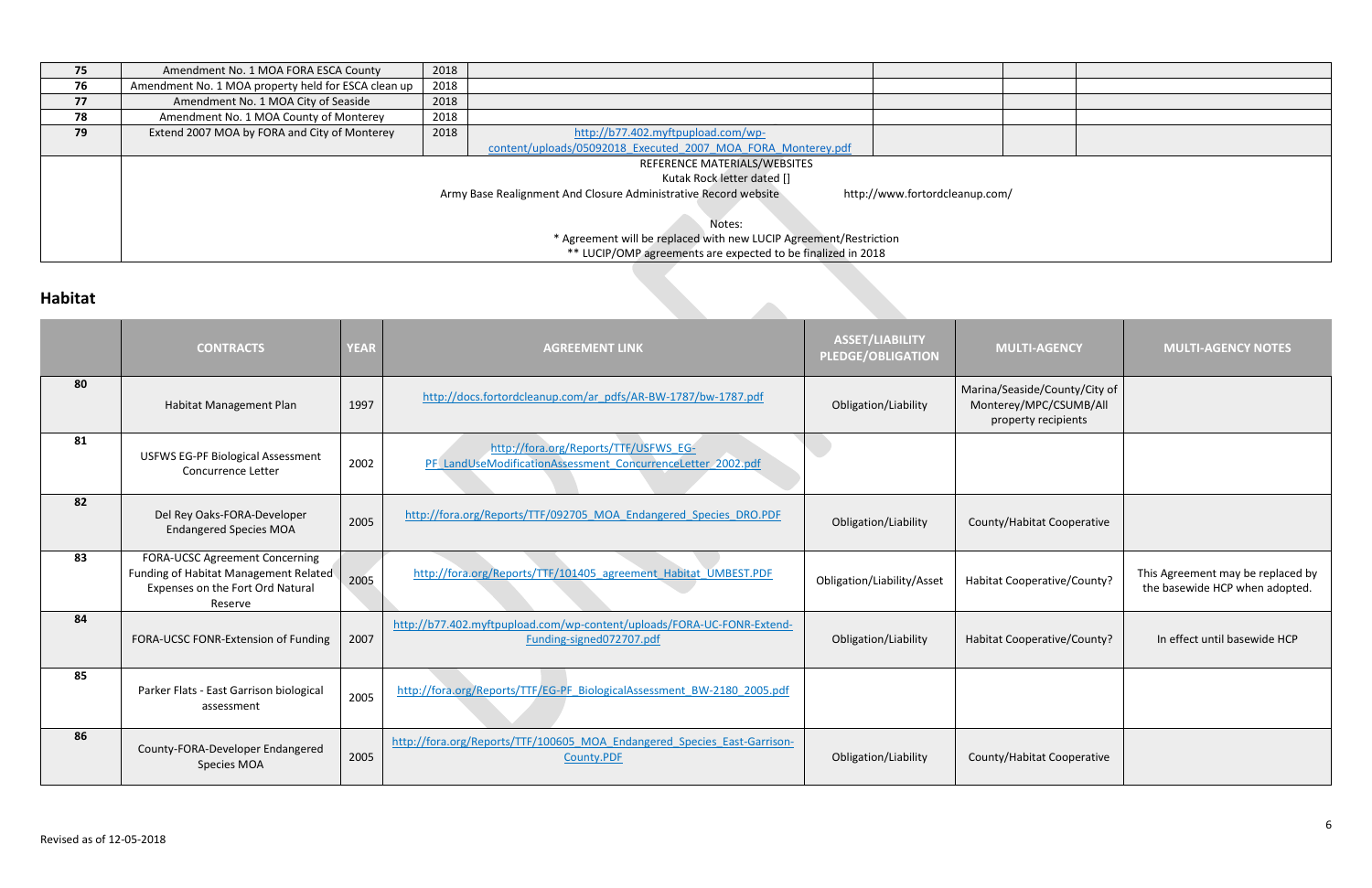| 87 | Proposed East Garrison-Parker Flats Land<br>Use Modification MOU | 2005 | http://fora.org/Reports/TTF/EG-PF LandUse Modification MOU BW-2180A-<br>1 2005.pdf                                                 |  |  |
|----|------------------------------------------------------------------|------|------------------------------------------------------------------------------------------------------------------------------------|--|--|
| 88 | County-FORA-EG Partners LLC Funding<br>Obligations               | 2006 | http://b77.402.myftpupload.com/wp-content/uploads/MOA MoCo-FORA-EG-<br>Partners-LLC Basewide-Funding-Obligations-signed2.28.06.pdf |  |  |
| 89 | FORA-MPC Reimbursement Agreement                                 |      | http://b77.402.myftpupload.com/wp-content/uploads/FORA-MCP-LLC-<br>Reimbursement-Agmt_signed-01-26-2006.pdf                        |  |  |
| 90 | FORA-UC Habitat Funding Agreement                                | 2005 | http://b77.402.myftpupload.com/wp-content/uploads/FORA-UC-Habitat-<br>UMBEST-signed10-14-2005.pdf                                  |  |  |
| 91 | County, MPC, FORA Public Safety Officer                          | 2002 | http://b77.402.myftpupload.com/wp-                                                                                                 |  |  |
|    | <b>Training Facilities Agreement</b>                             |      | content/uploads/102202 agreement Public-Safety-Officer.pdf                                                                         |  |  |
| 92 | Writ of Mandate                                                  | 2007 | http://d77.495.myftpupload.com//wp-                                                                                                |  |  |
|    |                                                                  |      | content/uploads/2016/09/FORA MARINA v CSU WRIT 5-02-07.pdf                                                                         |  |  |
| 93 | MOA Dept of Toxic Substances Control                             | 2008 | http://b77.402.myftpupload.com/wp-                                                                                                 |  |  |
|    |                                                                  |      | content/uploads/16_022708moaEnviroRestricts.pdf                                                                                    |  |  |
| 94 | FORA UC FONR Extend Funding                                      | 2007 | http://b77.402.myftpupload.com/wp-content/uploads/FORA-UC-FONR-Extend-                                                             |  |  |
|    |                                                                  |      | Funding-signed072707.pdf                                                                                                           |  |  |
|    |                                                                  |      |                                                                                                                                    |  |  |

# **Miscellaneous**

| <b>Miscellaneous</b> |                                                                                                                   |             |                                                                                                                                    |                                                    |                                |                                         |  |
|----------------------|-------------------------------------------------------------------------------------------------------------------|-------------|------------------------------------------------------------------------------------------------------------------------------------|----------------------------------------------------|--------------------------------|-----------------------------------------|--|
|                      | <b>CONTRACTS</b>                                                                                                  | <b>YEAR</b> | <b>AGREEMENT LINK</b>                                                                                                              | <b>ASSET/LIABILITY</b><br><b>PLEDGE/OBLIGATION</b> | <b>MULTI-AGENCY</b>            | <b>MULTI-AGENCY NOTES</b>               |  |
| 95                   | Marina Redevelopment Agency, Marina<br>Community Partners and FORA MOA on<br>University Villages Building Removal | 2005        | http/fora.org/Reports/TTF/FORA-MRDA-MCP-building-removal-MOA-082905.pdf                                                            | Asset/Liability                                    | <b>Marina Successor Agency</b> |                                         |  |
| 96                   | Marina Community Partners and FORA<br>Reimbursement Agreement on University<br><b>Villages Building Removal</b>   | 2006        | http://b77.402.myftpupload.com/wp-content/uploads/FORA-MCP-LLC-<br>Reimbursement-Agmt signed-01-26-2006.pdf                        | Liability                                          | Marina                         |                                         |  |
| 97                   | County-FORA-EG Partners LLC Funding<br>Obligations                                                                | 2006        | http://b77.402.myftpupload.com/wp-content/uploads/MOA_MoCo-FORA-EG-<br>Partners-LLC Basewide-Funding-Obligations-signed2.28.06.pdf | Liability/Asset                                    | County/Marina                  | Security Parcel for any debt obligation |  |
| 98                   | FORA-Seaside-County-Cemetery Foundation                                                                           | 2012        | http://b77.402.myftpupload.com/wp-content/uploads/012812-MOU-VetsCem-<br>signed.pdf                                                | Liability                                          | County/Seaside/Foundation      |                                         |  |
| 99                   | Army-FORA Memorandum of Agreement -<br>Amendment #6                                                               | 2014        | http://b77.402.myftpupload.com/wp-<br>content/uploads/072914 MOA Army FORA Amend 6.pdf                                             |                                                    |                                |                                         |  |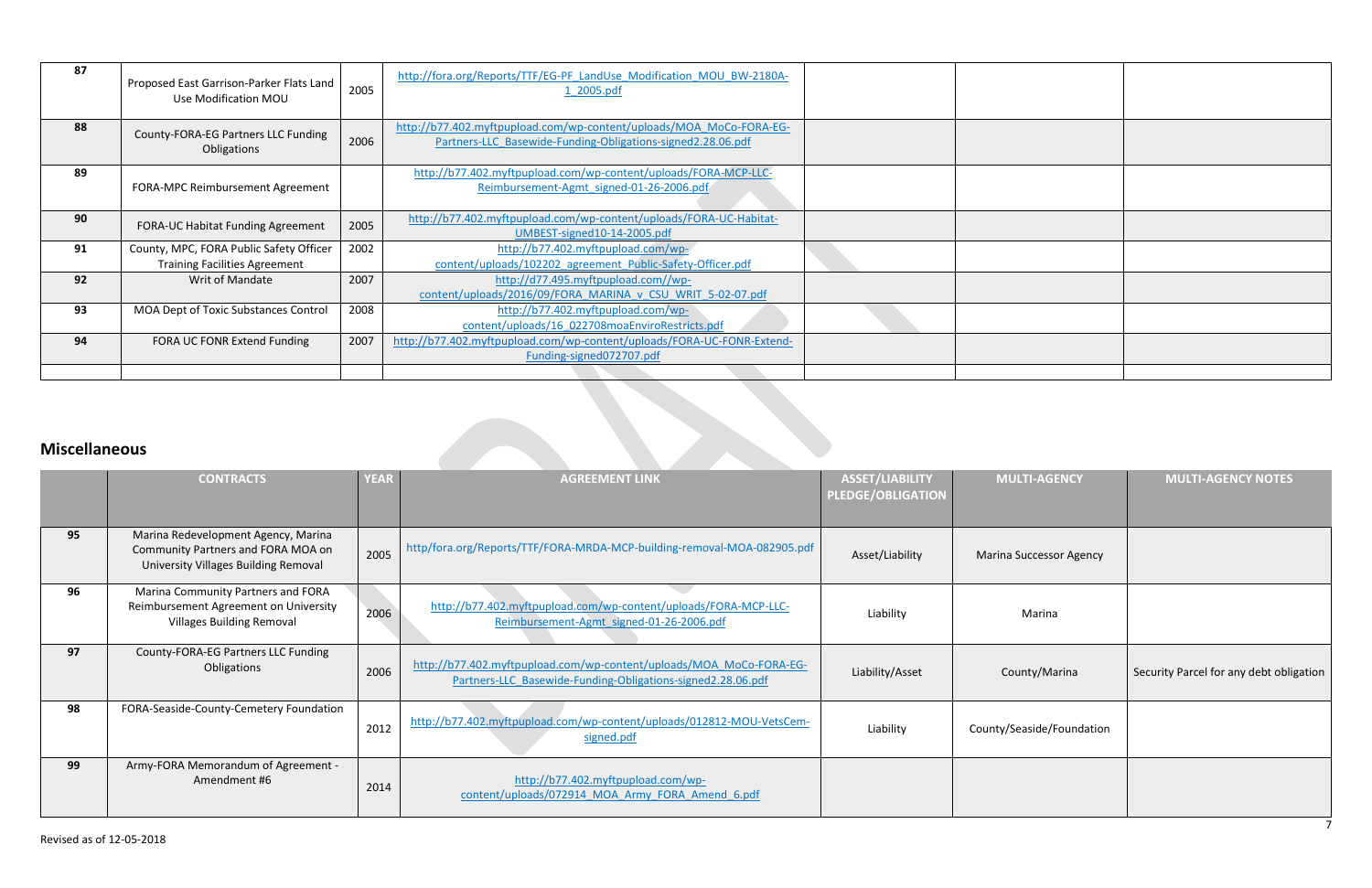| 100            | Army-FORA Water Quitclaim Deed- Veteran's<br>Cemetery                             |      | http://b77.402.myftpupload.com/wp-content/uploads/Army-<br>FORA VTC Water Agreement-Recorded.pdf                                   |                 |                                                        |                                                                                                            |
|----------------|-----------------------------------------------------------------------------------|------|------------------------------------------------------------------------------------------------------------------------------------|-----------------|--------------------------------------------------------|------------------------------------------------------------------------------------------------------------|
| 101            | FORA-City of Marina Quitclaim Deed                                                |      | http://b77.402.myftpupload.com/wp-content/uploads/FORA-<br>Marina Water Agreement022318.pdf                                        |                 |                                                        |                                                                                                            |
| 102            | Stipulation to Discharge Peremptory Writ of<br>Mandate (CSUMB)                    | 2009 | http://fora.org/Reports/TTF/091409 Report Stipulation-to-Discharge.pdf                                                             | Asset           | All voting<br>members/MCWD/TAMC/HCP<br>Cooperative     | Enforcement obligations as to<br>ongoing habitat and contributions<br>toward road and other infrastructure |
| 103            | Settlement Agreement and Mutual Release<br>(Sierra Club)                          | 1998 | http://www.fora.org/Planning/113098 SierraClub Agreement.PDF                                                                       | Liability       | Marina/Seaside/County/City of<br>Monterey/Del Rey Oaks | <b>Deed Restrictions/Resource</b><br>Constraints                                                           |
| 104            | PENDING LAWSUITS                                                                  |      |                                                                                                                                    |                 |                                                        |                                                                                                            |
| 105            | MCP v. FORA, Monterey County Superior Court                                       | 2017 | N/A                                                                                                                                | Asset/Liability |                                                        |                                                                                                            |
| 106            | KFOW v. FORA, Monterey Superior Court                                             | 2017 | N/A                                                                                                                                | Asset/Liability |                                                        |                                                                                                            |
| 107            | County, FORA, East Garrison Partners MOA on                                       | 2006 | http://b77.402.myftpupload.com/wp-content/uploads/FORA-MCRDA-                                                                      |                 |                                                        |                                                                                                            |
| 108            | <b>Basewide Funding Obligations</b><br>FORA-Seaside-County-VCF Cemetery Land Sale | 2012 | EastGarrison Obligations MOA 022806.pdf<br>http://b77.402.myftpupload.com/wp-                                                      |                 |                                                        |                                                                                                            |
|                | Agreement                                                                         |      | content/uploads/012812 MOU VeteransCemetery Land Sale.pdf                                                                          |                 |                                                        |                                                                                                            |
| 109            | FORA-Seaside-County-VCF Cemetery Land Sale                                        | 2012 | http://b77.402.myftpupload.com/wp-                                                                                                 |                 |                                                        |                                                                                                            |
|                | Agreement: Exhibit 1                                                              |      | content/uploads/012812 MOU VeteransCemetery Land SaleExhibit1.pdf                                                                  |                 |                                                        |                                                                                                            |
| 110            | FORA-Seaside-County-VCF Cemetery Land Sale                                        | 2012 | http://b77.402.myftpupload.com/wp-                                                                                                 |                 |                                                        |                                                                                                            |
|                | Agreement: Exhibit 2                                                              |      | content/uploads/012812 MOU VeteransCemetery Land SaleExhibit2.pdf                                                                  |                 |                                                        |                                                                                                            |
| 111            | FORA MCP LLC Reimbursement Agreement                                              | 2006 | http://b77.402.myftpupload.com/wp-                                                                                                 |                 |                                                        |                                                                                                            |
|                |                                                                                   |      | content/uploads/Fully signed ESCA Grant Amendment 12-20-17.pdf                                                                     |                 |                                                        |                                                                                                            |
| 112            | MOA Concerning Base-wide Obligations                                              | 2006 | http://b77.402.myftpupload.com/wp-content/uploads/MOA MoCo-FORA-EG-<br>Partners-LLC Basewide-Funding-Obligations-signed2.28.06.pdf |                 |                                                        |                                                                                                            |
| 113            | MOU County, Seaside CCVC Foundation on                                            | 2012 | http://b77.402.myftpupload.com/wp-content/uploads/012812-MOU-VetsCem-                                                              |                 |                                                        |                                                                                                            |
|                | <b>CCCVC Planning</b>                                                             |      | signed.pdf                                                                                                                         |                 |                                                        |                                                                                                            |
| Transportation |                                                                                   |      |                                                                                                                                    |                 |                                                        |                                                                                                            |

# **Transportation**

|     | <b>CONTRACTS</b>                                                                                   | <b>YEAR</b> | <b>AGREEMENT LINK</b>                                                      | ASSET/LIABILITY<br>PLEDGE/OBLIGATION AGENCY | <b>MULTI-</b>                                                            | <b>MULTI-AGENCY NOTES</b> |
|-----|----------------------------------------------------------------------------------------------------|-------------|----------------------------------------------------------------------------|---------------------------------------------|--------------------------------------------------------------------------|---------------------------|
| 114 | FORA-City of Marina reimbursement agreement for<br>Abrams, Crescent, 8th Street, and Salinas Roads | 2007        | http://fora.org/Reports/TTF/040307 Reimbursement Agreement FORA-Marina.pdf | Liability/Obligation:                       | City of<br>Marina:<br>Obligation<br>Other<br><b>Cities</b><br>Liability: | $[1]$                     |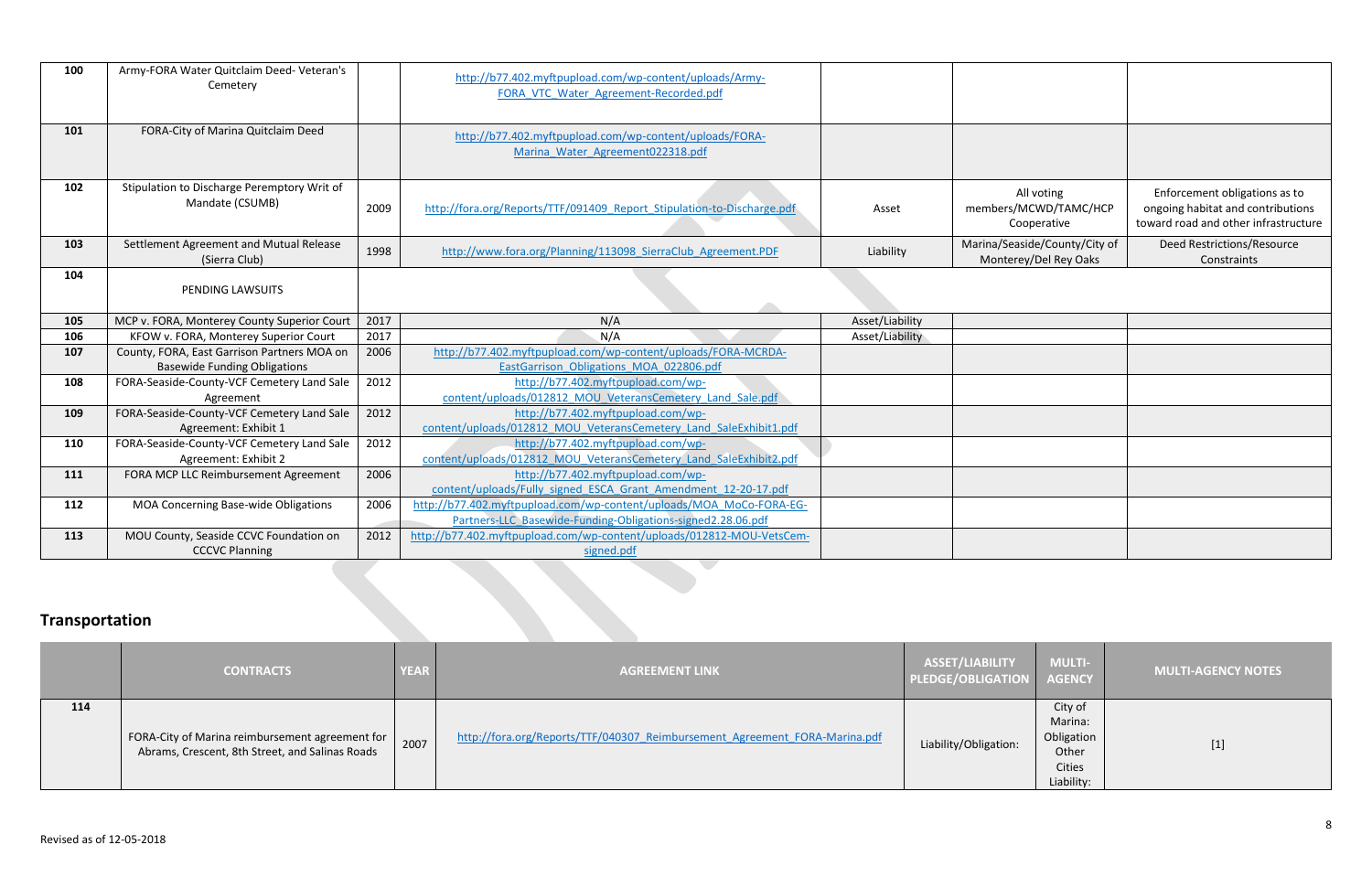| 115 | FORA-County of Monterey reimbursement<br>agreement for Davis Road Improvements                                                                                                                                                                                                                                                                                           | 2005 | http://fora.org/Reports/TTF/101905 Agreement Reimbursment FORA MoCo.PDF                              | Liability/Obligation: | County          | $[3]$ |  |
|-----|--------------------------------------------------------------------------------------------------------------------------------------------------------------------------------------------------------------------------------------------------------------------------------------------------------------------------------------------------------------------------|------|------------------------------------------------------------------------------------------------------|-----------------------|-----------------|-------|--|
| 116 | FORA-TAMC Reimbursement Agreement<br>Concerning Hwy 68 Operational Improvements                                                                                                                                                                                                                                                                                          | 2014 | http://fora.org/Reports/TTF/051614 FORA-TAMC Hwy68 operational improvements.pdf                      | Liability/Obligation: |                 |       |  |
| 117 | FORA-Monterey Bay Charter School Traffic MOU                                                                                                                                                                                                                                                                                                                             | 2015 | http://fora.org/Reports/TTF/FORA_MBCS_Traffic_MOU_signed_111315.pdf                                  | Asset                 |                 |       |  |
| 118 | MST - TAMC-Marina-FORA MOU                                                                                                                                                                                                                                                                                                                                               | 2007 | http://fora.org/Reports/TTF/FORA-MST-TAMC-Marina MOU 050107.pdf                                      |                       |                 |       |  |
| 119 | <b>Whitson Engineers (Master Services)</b>                                                                                                                                                                                                                                                                                                                               | 2017 | https://www.fora.org/Reports/2017 Contract FC-2017117-Executed-Whitson.pdf                           | Asset                 |                 |       |  |
| 120 | Capital Improvement Program Transportation<br>Assignments                                                                                                                                                                                                                                                                                                                | TBD  | ATTACHED                                                                                             | Liability/Obligation  | As<br>Assigned. |       |  |
| 121 | FORA-City of Marina Shea Homes Fee Credit<br>Agreement concerning 8th Street                                                                                                                                                                                                                                                                                             | 2014 | http://b77.402.myftpupload.com/wp-content/uploads/111414 FORA-<br>Marina Reimbursement Amendment.pdf |                       |                 |       |  |
|     | NOTES:<br>[1] Contract deals with Four Streets: 8th Street: 4,871,433; Crescent: 1,018,004 (Already completed pd. Approx. \$400,000 remainder reallocated to other projects); Abrams Drive: 852,578; Salinas Road: \$3,410,313<br>[2] Contract is City of Marina assigning a portion of the above reimbursement Agreement to Dunes for building a portion of 8th Street. |      |                                                                                                      |                       |                 |       |  |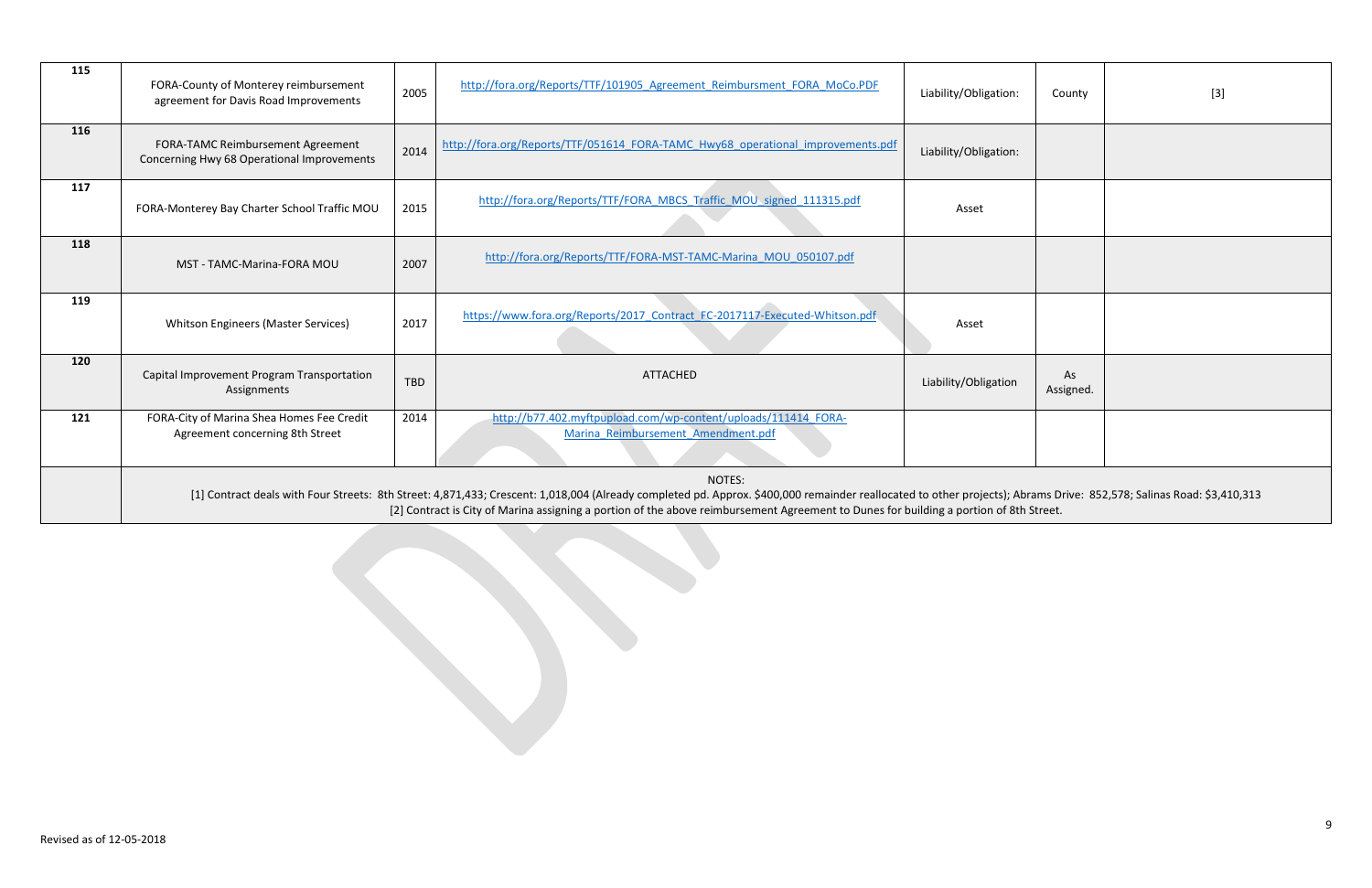# **Water/Wastewater**

|     | <b>CONTRACTS</b>                                                  | <b>YEAR</b> | <b>AGREEMENT LINK</b>                                                               | <b>ASSET/LIABILITY</b><br><b>PLEDGE/OBLIGATION</b> | <b>MULTI-AGENCY</b>                                                                                                      | <b>MULTI-</b><br><b>AGENCY</b><br><b>NOTES</b>                                                                                                                                                                                  | <b>Note</b><br>S |
|-----|-------------------------------------------------------------------|-------------|-------------------------------------------------------------------------------------|----------------------------------------------------|--------------------------------------------------------------------------------------------------------------------------|---------------------------------------------------------------------------------------------------------------------------------------------------------------------------------------------------------------------------------|------------------|
| 122 | <b>US-MCWRA Agreement</b>                                         | 1993        | http://fora.org/Reports/1993-Agrmt-US MCWRA.pdf                                     | Asset                                              | County of Monterey/City of<br>Monterey/City of<br>Seaside/City of Del Rey<br>Oaks/CSUMB/MPC/UC/MC<br><b>WD</b>           |                                                                                                                                                                                                                                 | $\mathbf{1}$     |
| 123 | FORA-MCWD Water/Waste Water Facilities Agreement                  | 1998        | http://fora.org/Reports/CIP/031398%20 Water Wastewater Facilities Agre<br>ement.pdf |                                                    | <b>MCWD</b>                                                                                                              | A. Agreement<br>Terminates.<br>MCWD/unser<br>ved areas on<br>Fort Ord only<br>served by<br>new<br>contracts;<br>subsequent<br>annexation by<br>MCWD/LAFC<br>O issues                                                            | $\mathbf{1}$     |
| 124 | Water/Wastewater Facilities Agreement Exhibits                    | 1998        | http://fora.org/Reports/CIP/031398%20 Water Wastewater Facilities Agre<br>ement.pdf |                                                    |                                                                                                                          |                                                                                                                                                                                                                                 |                  |
| 125 | FORA-MCWD Water/Waste Water Facilities Agreement-<br>Amendment 1  | 2001        | http://www.fora.org/Reports/CIP/Water-Wastewater-FAamend1.pdf                       |                                                    | <b>MCWD</b>                                                                                                              |                                                                                                                                                                                                                                 |                  |
| 126 | FORA-MCWD Water/Waste Water Facilities Agreement -<br>Amendment 2 | 2007        | http://www.fora.org/Reports/CIP/Water-Wastewater-FAamend2.pdf                       |                                                    | <b>MCWD</b>                                                                                                              |                                                                                                                                                                                                                                 |                  |
| 127 | Army-FORA MOA for Sale of Portions of the Former Fort Ord         | 2000        | http://fora.org/Reports/TTF/062000 MOA Army-FORA EDC-<br>Agreement.PDF              | Asset/Liability/Obligation                         | City of Seaside/City of Del<br>Rey Oaks/County of<br>Monterey/MPC/CSUMB/Cit<br>y of Monterey/County of<br>Monterey/MCWD? | B. Each entity<br>must be<br>designated as<br>a Local Reuse<br>Authority by<br>OEA in<br>Federal Govt.<br>and State<br>Government<br>to receive<br>water/waste<br>water rights;<br>Issue as to<br>prioritization<br>and access; | 2, 3             |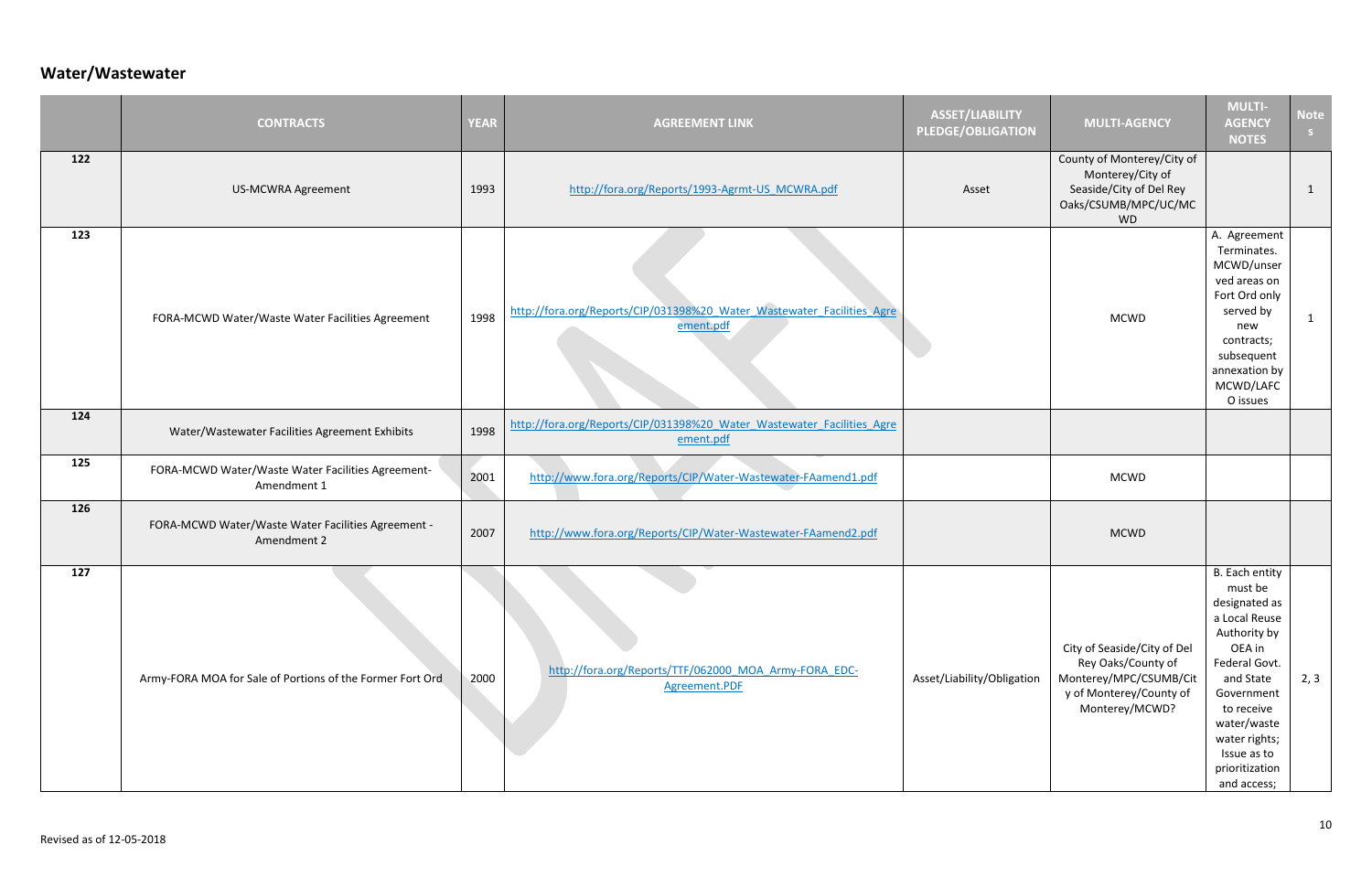| 128 | FORA, MCWD Quitclaim Deed Ord infrastructure                              | 2001 | http://fora.org/Reports/TTF/110701 FORA-<br>MCWD Quitclaim Deed Ord Infrastructure.pdf           | Obligation           | City of DRO/City of<br>Monterey/City of<br>Seaside/County of<br>Monterey/MPC/CSUMB (as<br>to Enforcement of<br>Provisions only) NOTHING<br>TO ASSIGN TO MCWD:<br><b>TRANSFER COMPLETE</b> | Enforcement<br>of obligations<br>contained in<br>Quitclaim as<br>to<br>water/waste<br>water service<br>obligations | $\overline{4}$ |
|-----|---------------------------------------------------------------------------|------|--------------------------------------------------------------------------------------------------|----------------------|-------------------------------------------------------------------------------------------------------------------------------------------------------------------------------------------|--------------------------------------------------------------------------------------------------------------------|----------------|
| 129 | Army-FORA MOA for Sale of Portions of the Former Fort Ord:<br>Amendment 1 | 2002 | http://fora.org/Reports/TTF/102301 MOA Army-FORA Amend 1.PDF                                     |                      |                                                                                                                                                                                           |                                                                                                                    | 5              |
| 130 | Army-FORA MOA for Sale of Portions of the Former Fort Ord:<br>Amendment 2 | 2006 | http://b77.402.myftpupload.com/wp-content/uploads/121406_MOA_Army-<br>FORA Amend 2.pdf           |                      |                                                                                                                                                                                           |                                                                                                                    |                |
| 131 | Army-FORA MOA for Sale of Portions of the Former Fort Ord:<br>Amendment 3 | 2008 | http://b77.402.myftpupload.com/wp-content/uploads/082808 MOA Army-<br>FORA Amend 3.pdf           |                      |                                                                                                                                                                                           |                                                                                                                    |                |
| 132 | Army-FORA MOA for Sale of Portions of the Former Fort Ord:<br>Amendment 4 | 2009 | http://b77.402.myftpupload.com/wp-content/uploads/031709_MOA_Army-<br>FORA Amend 4.pdf           |                      |                                                                                                                                                                                           |                                                                                                                    |                |
| 133 | Army-FORA MOA for Sale of Portions of the Former Fort Ord:<br>Amendment 5 | 2011 | http://b77.402.myftpupload.com/wp-<br>content/uploads/110310 MOA Army FORA Amend 5.pdf           |                      |                                                                                                                                                                                           |                                                                                                                    |                |
| 134 | Army-FORA MOA for Sale of Portions of the Former Fort Ord:<br>Amendment 6 | 2014 | http://b77.402.myftpupload.com/wp-<br>content/uploads/072914 MOA Army FORA Amend 6.pdf           |                      |                                                                                                                                                                                           |                                                                                                                    |                |
| 135 | MCWD-FORA Quitclaim deed L35.1 & L35.2                                    | 2004 | http://fora.org/Reports/TTF/MCWD FORA Quitclaim Deed090304.pdf                                   |                      |                                                                                                                                                                                           |                                                                                                                    |                |
| 136 | Army- FORA, MRWPCA, and MCWD MOA                                          | 2005 | http://fora.org/Reports/110205 MOA Army MRWPCA-FORA-MCWD.pdf                                     | Asset                | Seaside/DRO/City of<br>Monterey                                                                                                                                                           |                                                                                                                    |                |
| 137 | MCWD-FORA Quitclaim deed L35.5                                            | 1997 | http://fora.org/Reports/TTF/MCWD FORA Quitclaim Deed020806.pdf                                   | Enforcement          | City of Seaside/City of Del<br>Rey Oaks/County of<br>Monterey/MPC/CSUMB/Cit<br>y of Monterey/County of<br>Monterey/MCWD                                                                   |                                                                                                                    |                |
| 138 | FORA Recycled Water allocations to jurisdictions                          | 2007 | http://fora.org/Reports/TTF/RecycledWater allocation to Jurisdictions--<br>051107.PDF            |                      | City of Seaside/City of Del<br>Rey Oaks/County of<br>Monterey/MPC/CSUMB/Cit<br>y of Monterey/County of<br>Monterey/MCWD                                                                   | Captured in<br>Implementati<br>on<br>Agreements<br>(See Section<br>3)                                              | 6              |
| 139 | FORA Potable Water allocation to jurisdictions                            | 2007 | http://fora.org/Reports/TTF/PotableWater allocation to Jurisdictions-<br>011207.pdf              |                      | City of Seaside/City of Del<br>Rey Oaks/County of<br>Monterey/MPC/CSUMB/Cit<br>y of Monterey/County of<br>Monterey/MCWD                                                                   | Captured in<br>Implementati<br>on<br>Agreements<br>(Section 3)                                                     | 7              |
| 140 | Army-FORA VTC Water Agreement                                             | 2018 | http://b77.402.myftpupload.com/wp-content/uploads/Army-<br>FORA VTC Water Agreement-Recorded.pdf |                      |                                                                                                                                                                                           |                                                                                                                    |                |
| 141 | FORA to City of Marina Water Agreement                                    | 2018 | http://b77.402.myftpupload.com/wp-content/uploads/FORA-<br>Marina Water Agreement022318.pdf      |                      | Marina                                                                                                                                                                                    |                                                                                                                    |                |
| 142 | Army-Seaside AYH Water Deed                                               | 2008 | http://fora.org/Reports/TTF/082808 AYH Water Deed.pdf                                            |                      | Seaside                                                                                                                                                                                   |                                                                                                                    | 8              |
| 143 | MOU Water Augmentation and 3 Party Agreement                              | 2015 | http://fora.org/Reports/2015-MOU-Three-Party Final.pdf                                           | Liability/Obligation | City of Seaside/City of Del<br>Rey Oaks/County of<br>Monterey/City of                                                                                                                     |                                                                                                                    | 9              |
|     |                                                                           |      |                                                                                                  |                      |                                                                                                                                                                                           |                                                                                                                    |                |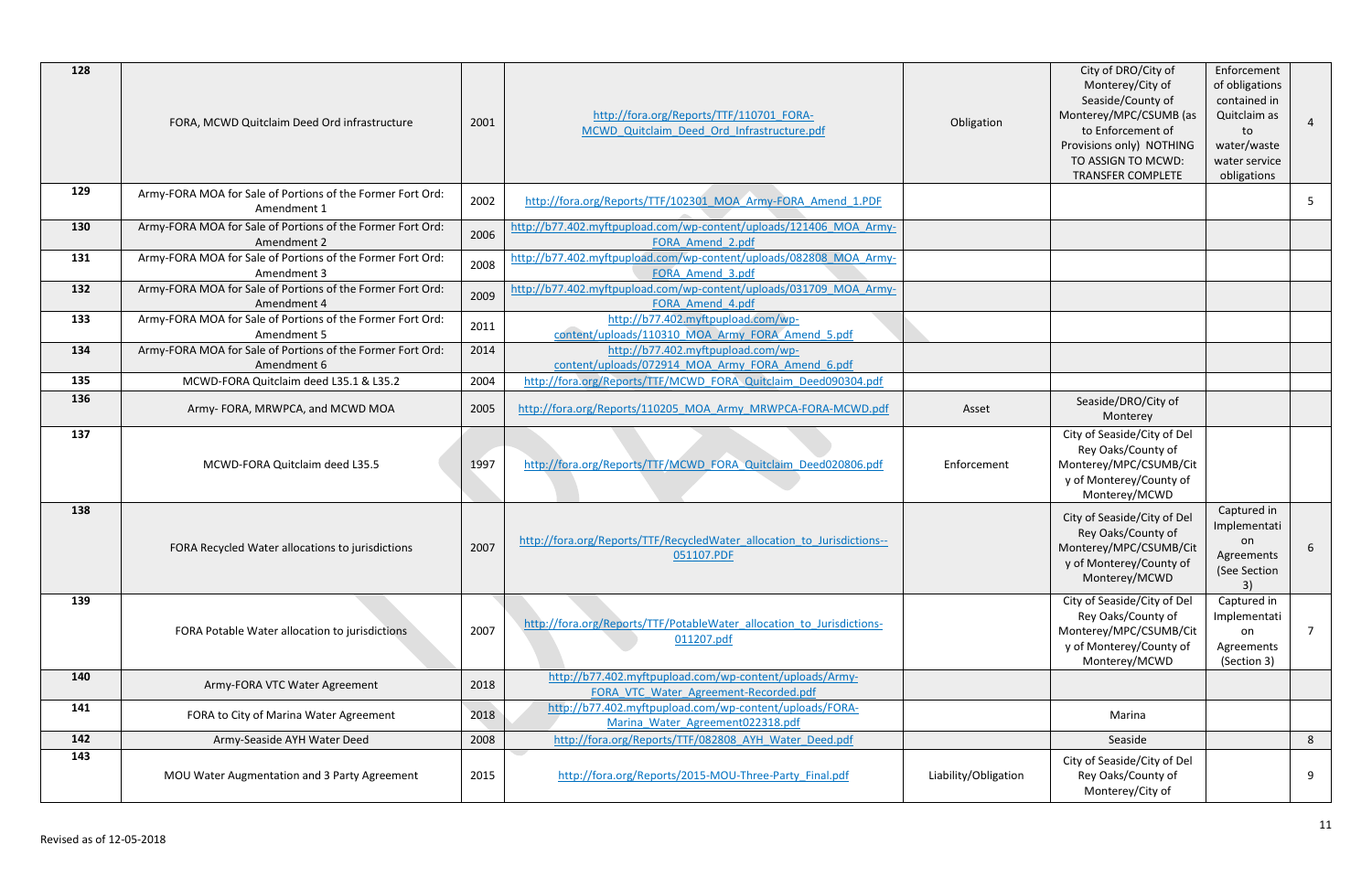|     |                                                                                                                                                                                                                                                                                                                                                                                                                                                                                                                                                                                                                                                                                                                                                                                                                                                                                                                                                                                                                                                                                                                                                                                                                               |      |                                                                                                                        |           | Monterey/County of<br>Monterey                                                                          |    |
|-----|-------------------------------------------------------------------------------------------------------------------------------------------------------------------------------------------------------------------------------------------------------------------------------------------------------------------------------------------------------------------------------------------------------------------------------------------------------------------------------------------------------------------------------------------------------------------------------------------------------------------------------------------------------------------------------------------------------------------------------------------------------------------------------------------------------------------------------------------------------------------------------------------------------------------------------------------------------------------------------------------------------------------------------------------------------------------------------------------------------------------------------------------------------------------------------------------------------------------------------|------|------------------------------------------------------------------------------------------------------------------------|-----------|---------------------------------------------------------------------------------------------------------|----|
| 144 | FORA-MCWD Pipeline Reimbursement Agreement                                                                                                                                                                                                                                                                                                                                                                                                                                                                                                                                                                                                                                                                                                                                                                                                                                                                                                                                                                                                                                                                                                                                                                                    | 2016 | http://fora.org/Reports/2016-Rmbrs_Agrmt_FORA-<br>MCWD Pipeline Executed 08-25-16.pdf                                  | Liability | City of Seaside/City of Del<br>Rey Oaks/County of<br>Monterey/City of<br>Monterey/County of<br>Monterey | 10 |
| 145 | Reimbursement Agreement for AWT Phase I RUWAP Recycled<br>Project                                                                                                                                                                                                                                                                                                                                                                                                                                                                                                                                                                                                                                                                                                                                                                                                                                                                                                                                                                                                                                                                                                                                                             | 2016 | http://b77.402.myftpupload.com/wp-<br>content/uploads/2016 Rmbrs Agrmt FORA-MCWD Pipeline Executed 08-<br>$25-16$ .pdf |           |                                                                                                         |    |
|     | Notes:<br>1. This Agreement was quitclaimed to MCWD. However, replacement supplies are to the benefit of all properties on Fort Ord.<br>1. Agreement terminates on FORA sunset. Annexation does not automatically terminate agreement. Oversight continues until agreement terminates.<br>2. Article 5, provides FORA first right of refusal to excess water and waste water Rights. Successor must be consented to by Army and designated as Local Reuse Authority (Federal and State Law)<br>3. Article 5 requires fair and equitable water allocation to enable the effective base reuse.<br>4. Quitclaim Deed requires compliance with underlying obligations including but not limited to a fair and equitable allocation of water to the jurisdictions; JPA/Successor to enforce<br>5. Changes MCWD Public Benefit Conveyance to an EDC conveyance<br>6. Allocates 1427 afy reclaimed water to jurisdictions (fair and Equitable share); MCWD/JPA/Successor to enforce<br>7. Potable water allocations to jurisdictions (Fair and Equitable share); MCWD/JPA/Successor to enforce<br>8. 109 AFY water to Seaside (Stillwell Kidney)<br>9. Planning agreement to analyze alternatives for augmented water supply options |      |                                                                                                                        |           |                                                                                                         |    |